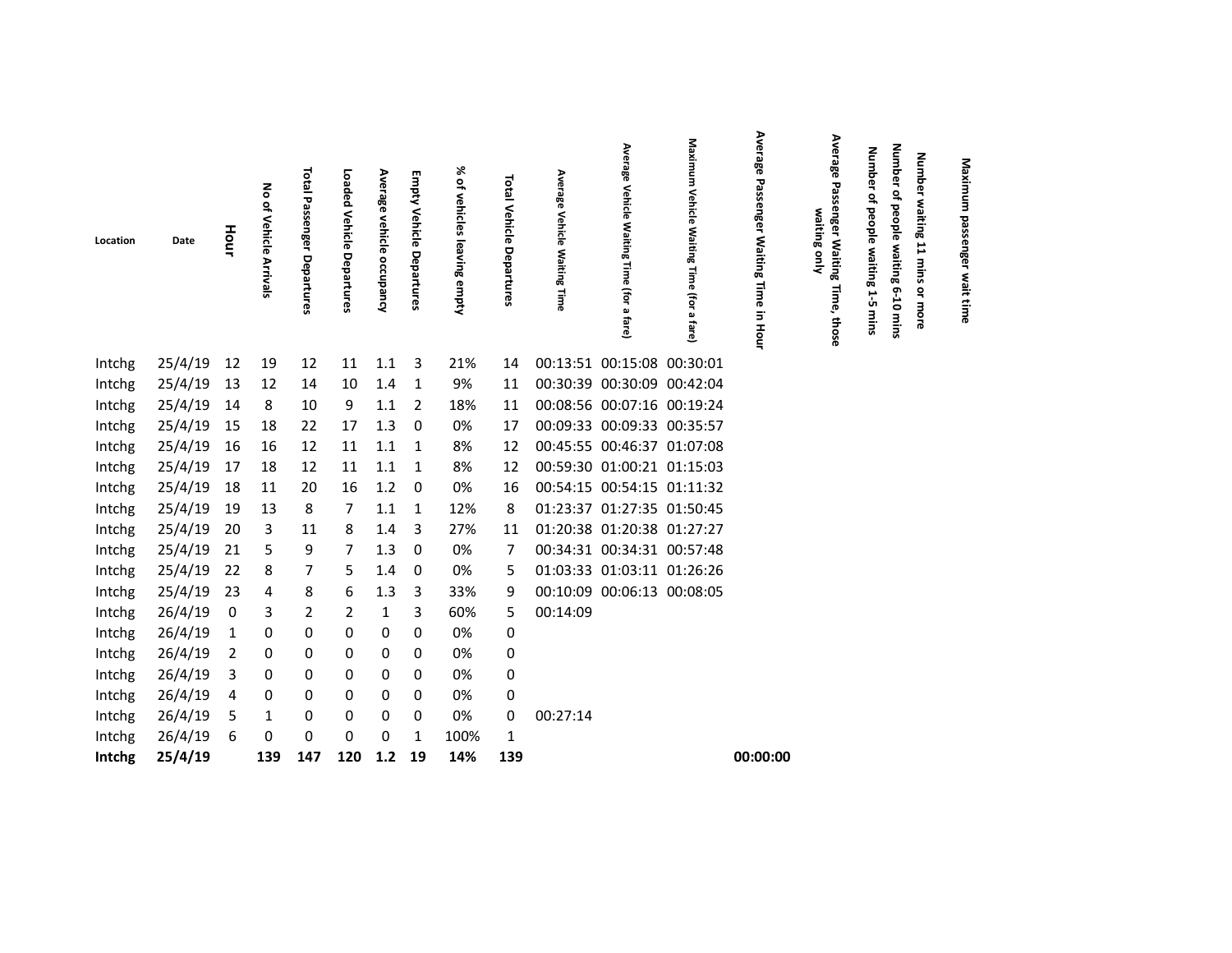|          |         |                |                                    |                                   |                           |                           |                                    | ৯                         |                                    |                                    | Average                                           |                                              |                                                   |                                                             | dmub<br>Number                                                                         |                                     |                                |
|----------|---------|----------------|------------------------------------|-----------------------------------|---------------------------|---------------------------|------------------------------------|---------------------------|------------------------------------|------------------------------------|---------------------------------------------------|----------------------------------------------|---------------------------------------------------|-------------------------------------------------------------|----------------------------------------------------------------------------------------|-------------------------------------|--------------------------------|
| Location | Date    | Hour           | る<br>of Vehicle<br><b>Arrivals</b> | <b>Total Passenger Departures</b> | Loaded Vehicle Departures | Average vehicle occupancy | <b>Empty Vehicle</b><br>Departures | of vehicles leaving empty | <b>Total Vehicle</b><br>Departures | Average<br>Vehicle Waiting<br>Time | Vehicle Waiting<br>$\omega$<br>fare)<br>Time<br>Ĵ | Maximum Vehicle Waiting Time<br>(for a fare) | Average<br>Time<br>Passenger Waiting<br>3<br>Hour | Average<br>Time,<br>those waiting only<br>Passenger Waiting | ፸<br>٩<br>$\vec{\sigma}$<br>10 mins<br>more<br>people waiting 6-<br>mms<br>waiting 1-5 | <b>Number</b><br>waiting 11 mins or | Maximum passenger wait<br>:ime |
| Intchg   | 26/4/19 | 7              | 4                                  | $\overline{2}$                    | $\overline{2}$            | 1                         | 0                                  | 0%                        | 2                                  |                                    | 00:20:17 00:20:17 00:48:58                        |                                              |                                                   |                                                             |                                                                                        |                                     |                                |
| Intchg   | 26/4/19 | 8              | 7                                  | 4                                 | 4                         | 1                         | 1                                  | 20%                       | 5                                  |                                    | 00:46:23 00:44:38 00:58:39                        |                                              |                                                   |                                                             |                                                                                        |                                     |                                |
| Intchg   | 26/4/19 | 9              | 7                                  | 4                                 | 4                         | 1                         | 1                                  | 20%                       | 5                                  |                                    | 00:57:04 00:56:38 01:07:29                        |                                              |                                                   |                                                             |                                                                                        |                                     |                                |
| Intchg   | 26/4/19 | 10             | 11                                 | 15                                | 11                        | 1.4                       | 1                                  | 8%                        | 12                                 |                                    | 00:25:38 00:25:38 00:37:36                        |                                              |                                                   |                                                             |                                                                                        |                                     |                                |
| Intchg   | 26/4/19 | 11             | 6                                  | 13                                | 9                         | 1.4                       | -0                                 | 0%                        | 9                                  |                                    | 00:25:03 00:25:03 00:29:01                        |                                              |                                                   |                                                             |                                                                                        |                                     |                                |
| Intchg   | 26/4/19 | 12             | 11                                 | 12                                | 10                        | 1.2                       | - 0                                | 0%                        | 10                                 |                                    | 00:12:37 00:12:37 00:21:25                        |                                              |                                                   |                                                             |                                                                                        |                                     |                                |
| Intchg   | 26/4/19 | 13             | 17                                 | 25                                | 18                        | 1.4                       | - 0                                | 0%                        | 18                                 |                                    | 00:07:00 00:07:00 00:12:29                        |                                              |                                                   |                                                             |                                                                                        |                                     |                                |
| Intchg   | 26/4/19 | 14             | 19                                 | 22                                | 16                        | 1.4                       | $\mathbf{1}$                       | 6%                        | 17                                 |                                    | 00:12:58 00:13:25 00:25:09                        |                                              |                                                   |                                                             |                                                                                        |                                     |                                |
| Intchg   | 26/4/19 | 15             | 25                                 | 21                                | 18                        | 1.2                       | $\overline{1}$                     | 5%                        | 19                                 |                                    | 00:25:28 00:25:35 01:03:32                        |                                              |                                                   |                                                             |                                                                                        |                                     |                                |
| Intchg   | 26/4/19 | 16             | 16                                 | 14                                | 9                         | 1.6                       | 0                                  | 0%                        | 9                                  |                                    | 00:56:14 00:56:20 01:02:24                        |                                              |                                                   |                                                             |                                                                                        |                                     |                                |
| Intchg   | 26/4/19 | 17             | 13                                 | 17                                | 16                        | 1.1                       | $\overline{1}$                     | 6%                        | 17                                 |                                    | 00:49:05 00:49:05 00:59:54                        |                                              |                                                   |                                                             |                                                                                        |                                     |                                |
| Intchg   | 26/4/19 | 18             | 18                                 | 20                                | 16                        | 1.2                       | $\mathbf{1}$                       | 6%                        | 17                                 |                                    | 01:04:21 01:05:19 01:35:46                        |                                              |                                                   |                                                             |                                                                                        |                                     |                                |
| Intchg   | 26/4/19 | 19             | 13                                 | 8                                 | 7                         | 1.1                       | $\overline{2}$                     | 22%                       | 9                                  |                                    | 01:09:33 01:09:33 01:26:54                        |                                              |                                                   |                                                             |                                                                                        |                                     |                                |
| Intchg   | 26/4/19 | 20             | 8                                  | 17                                | 12                        | 1.4                       | 2                                  | 14%                       | 14                                 |                                    | 00:54:48 00:54:48 01:07:56                        |                                              |                                                   |                                                             |                                                                                        |                                     |                                |
| Intchg   | 26/4/19 | 21             | 9                                  | 18                                | 11                        | 1.6                       | $\mathbf{1}$                       | 8%                        | 12                                 |                                    | 01:01:22 01:01:22 01:22:19                        |                                              |                                                   |                                                             |                                                                                        |                                     |                                |
| Intchg   | 26/4/19 | 22             | 10                                 | 13                                | 9                         | 1.4                       | 0                                  | 0%                        | 9                                  |                                    | 00:39:13 00:39:13 00:47:43                        |                                              |                                                   |                                                             |                                                                                        |                                     |                                |
| Intchg   | 26/4/19 | 23             | 18                                 | 34                                | 22                        | 1.5                       | 0                                  | 0%                        | 22                                 |                                    |                                                   |                                              | 00:07:30 00:04:47 00:15:55 00:00:16 00:03:10 3    |                                                             |                                                                                        |                                     | 00:03:35                       |
| Intchg   | 27/4/19 | $\pmb{0}$      | $\overline{2}$                     | 2                                 | 2                         | 1                         | 6                                  | 75%                       | 8                                  |                                    | 00:21:17 00:26:48 00:26:48                        |                                              |                                                   |                                                             |                                                                                        |                                     |                                |
| Intchg   | 27/4/19 | 1              | 1                                  | 0                                 | 0                         | 0                         | 1                                  | 100%                      | $\mathbf{1}$                       | 00:03:18                           |                                                   |                                              |                                                   |                                                             |                                                                                        |                                     |                                |
| Intchg   | 27/4/19 | $\overline{2}$ | 0                                  | 0                                 | 0                         | 0                         | 0                                  | 0%                        | 0                                  |                                    |                                                   |                                              |                                                   |                                                             |                                                                                        |                                     |                                |
| Intchg   | 27/4/19 | 3              | 0                                  | 0                                 | 0                         | 0                         | 0                                  | 0%                        | 0                                  |                                    |                                                   |                                              |                                                   |                                                             |                                                                                        |                                     |                                |
| Intchg   | 27/4/19 | 4              | 0                                  | 0                                 | 0                         | 0                         | 0                                  | 0%                        | 0                                  |                                    |                                                   |                                              |                                                   |                                                             |                                                                                        |                                     |                                |
| Intchg   | 27/4/19 | 5              | 0                                  | 0                                 | 0                         | 0                         | 0                                  | 0%                        | 0                                  |                                    |                                                   |                                              |                                                   |                                                             |                                                                                        |                                     |                                |
| Intchg   | 27/4/19 | 6              | 1                                  | 0                                 | 0                         | $\Omega$                  | 1                                  | 100%                      | $\mathbf{1}$                       | 00:05:17                           |                                                   |                                              |                                                   |                                                             |                                                                                        |                                     |                                |
| Intchg   | 26/4/19 |                | 216                                | 261                               | 196                       | 1.3                       | 20                                 | 9%                        | 216                                |                                    |                                                   |                                              | 00:00:02                                          |                                                             |                                                                                        |                                     |                                |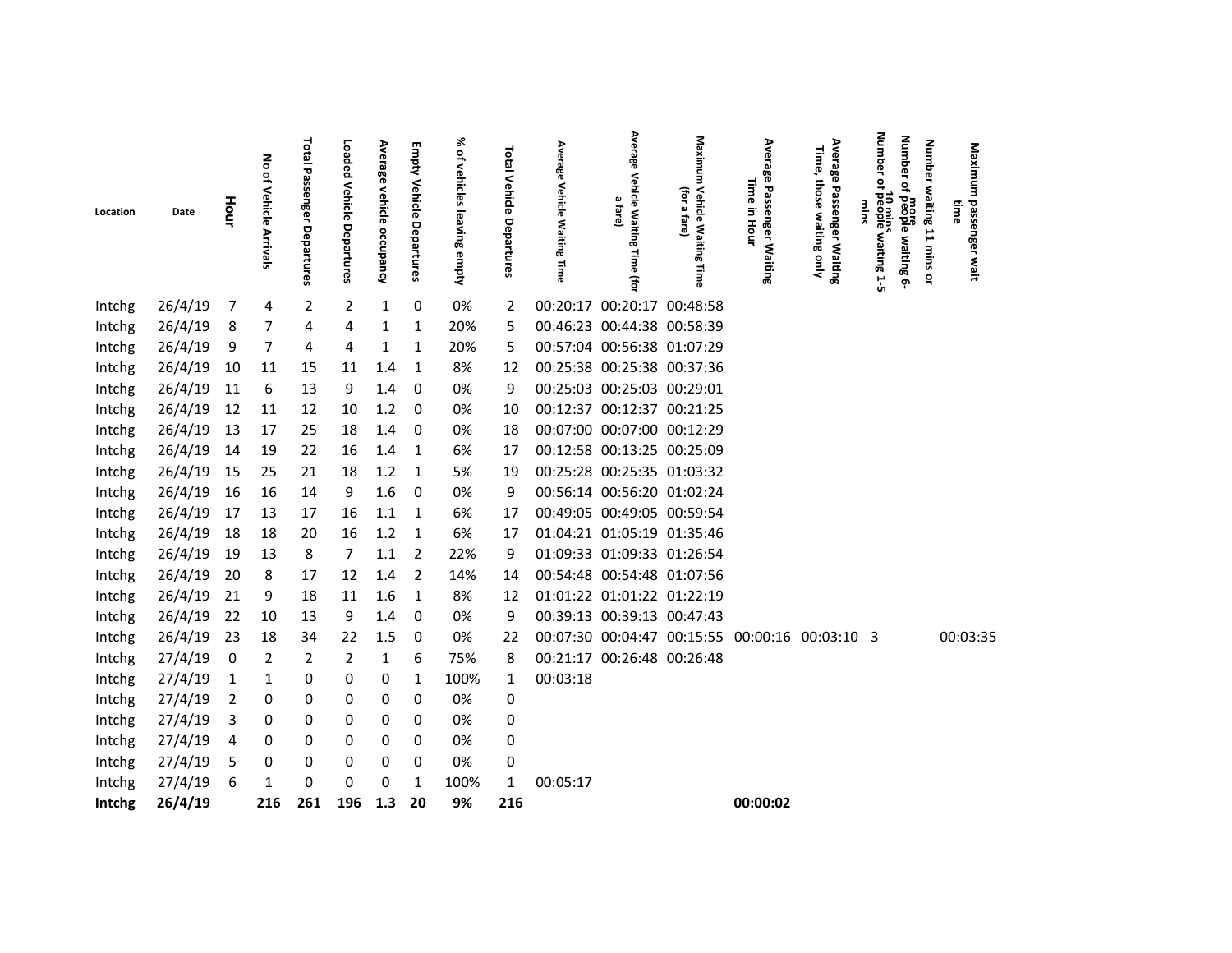|          |         |                |                                  |                               |                              |                           | <b>Empty</b>       | ৯ৎ                             |                                 |                              | Average                                              |                                              |                                                          |                                                          | Number<br><b>Number</b>                                                         | <b>Number</b>      |                                       |
|----------|---------|----------------|----------------------------------|-------------------------------|------------------------------|---------------------------|--------------------|--------------------------------|---------------------------------|------------------------------|------------------------------------------------------|----------------------------------------------|----------------------------------------------------------|----------------------------------------------------------|---------------------------------------------------------------------------------|--------------------|---------------------------------------|
| Location | Date    | Hour           | No of Vehicle<br><b>Arrivals</b> | Total Passenger<br>Departures | Loaded Vehicle<br>Departures | Average vehicle occupancy | Vehicle Departures | ₽<br>vehicles leaving<br>empty | <b>Total Vehicle Departures</b> | Average Vehicle Waiting Time | <b>Vehicle</b><br>(for a<br>fare)<br>Waiting<br>Time | Maximum Vehicle Waiting<br>Time (for a fare) | <b>Waiting Time</b><br>Average<br>Passenger<br>5<br>Hour | Waiting Time, those<br>Average Passenger<br>waiting only | more<br>of people waiting<br>6-10 mins<br>of people waiting<br>ň<br><b>Wine</b> | waiting 11 mins or | Maximum passenger wait<br><b>fime</b> |
| Intchg   | 27/4/19 | 7              | 0                                | 0                             | $\pmb{0}$                    | $\pmb{0}$                 | 0                  | 0%                             | 0                               |                              |                                                      |                                              |                                                          |                                                          |                                                                                 |                    |                                       |
| Intchg   | 27/4/19 | 8              | $\overline{2}$                   | 0                             | 0                            | $\pmb{0}$                 | 0                  | 0%                             | 0                               |                              | 00:50:40 00:50:40 00:52:25                           |                                              |                                                          |                                                          |                                                                                 |                    |                                       |
| Intchg   | 27/4/19 | 9              | 3                                | 4                             | 3                            | 1.3                       | 0                  | 0%                             | 3                               |                              | 00:44:06 00:44:06 00:56:55                           |                                              |                                                          |                                                          |                                                                                 |                    |                                       |
| Intchg   | 27/4/19 | 10             | 10                               | 9                             | 9                            | 1                         | 0                  | 0%                             | 9                               |                              | 00:13:40 00:13:40 00:26:02                           |                                              |                                                          |                                                          |                                                                                 |                    |                                       |
| Intchg   | 27/4/19 | 11             | 13                               | 12                            | 8                            | 1.5                       | 0                  | 0%                             | 8                               |                              | 00:26:11 00:26:13 00:36:10                           |                                              |                                                          |                                                          |                                                                                 |                    |                                       |
| Intchg   | 27/4/19 | 12             | 12                               | 19                            | 12                           | 1.6                       | 1                  | 8%                             | 13                              |                              | 00:27:27 00:27:27 00:45:52                           |                                              |                                                          |                                                          |                                                                                 |                    |                                       |
| Intchg   | 27/4/19 | 13             | 10                               | 14                            | $\overline{7}$               | $\overline{2}$            | 0                  | 0%                             | 7                               |                              | 01:04:31 01:04:31 01:10:50                           |                                              |                                                          |                                                          |                                                                                 |                    |                                       |
| Intchg   | 27/4/19 | 14             | 10                               | 23                            | 14                           | 1.6                       | 0                  | 0%                             | 14                              |                              | 00:22:24 00:22:24 00:33:55                           |                                              |                                                          |                                                          |                                                                                 |                    |                                       |
| Intchg   | 27/4/19 | 15             | 18                               | 22                            | 13                           | 1.7                       | - 0                | 0%                             | 13                              |                              | 00:35:49 00:35:49 01:13:42                           |                                              |                                                          |                                                          |                                                                                 |                    |                                       |
| Intchg   | 27/4/19 | 16             | 10                               | 14                            | 10                           | 1.4                       | - 0                | 0%                             | 10                              |                              |                                                      | 01:03:12 01:02:12 01:15:36                   |                                                          |                                                          |                                                                                 |                    |                                       |
| Intchg   | 27/4/19 | 17             | 10                               | 17                            | 10                           | 1.7                       | $\overline{1}$     | 9%                             | 11                              |                              |                                                      | 00:56:28 00:56:28 01:13:06                   |                                                          |                                                          |                                                                                 |                    |                                       |
| Intchg   | 27/4/19 | 18             | 18                               | 20                            | 12                           | 1.7                       | 0                  | 0%                             | 12                              |                              | 00:40:39 00:40:27 00:56:15                           |                                              |                                                          |                                                          |                                                                                 |                    |                                       |
| Intchg   | 27/4/19 | 19             | 12                               | 30                            | 17                           | 1.8                       | $\mathbf{1}$       | 6%                             | 18                              |                              | 00:42:37 00:42:37 00:49:34                           |                                              |                                                          |                                                          |                                                                                 |                    |                                       |
| Intchg   | 27/4/19 | 20             | 17                               | 32                            | 17                           | 1.9                       | 0                  | 0%                             | 17                              |                              | 00:36:45 00:36:45 00:45:55                           |                                              |                                                          |                                                          |                                                                                 |                    |                                       |
| Intchg   | 27/4/19 | 21             | 11                               | 19                            | 14                           | 1.4                       | -0                 | 0%                             | 14                              |                              | 00:32:40 00:32:40 00:42:23                           |                                              |                                                          |                                                          |                                                                                 |                    |                                       |
| Intchg   | 27/4/19 | 22             | 19                               | 23                            | 14                           | 1.6                       | 0                  | 0%                             | 14                              |                              | 00:26:21 00:26:21 00:34:02                           |                                              |                                                          |                                                          |                                                                                 |                    |                                       |
| Intchg   | 27/4/19 | 23             | 21                               | 36                            | 29                           | 1.2                       | 0                  | 0%                             | 29                              |                              | 00:16:02 00:16:02 00:33:34                           |                                              |                                                          |                                                          |                                                                                 |                    |                                       |
| Intchg   | 28/4/19 | 0              | 3                                | 4                             | 4                            | 1                         | 2                  | 33%                            | 6                               | 01:11:18                     |                                                      |                                              |                                                          |                                                          |                                                                                 |                    |                                       |
| Intchg   | 28/4/19 | 1              | 0                                | 0                             | 0                            | 0                         | 0                  | 0%                             | 0                               |                              |                                                      |                                              |                                                          |                                                          |                                                                                 |                    |                                       |
| Intchg   | 28/4/19 | $\overline{2}$ | 0                                | 0                             | 0                            | 0                         | $\Omega$           | 0%                             | 0                               |                              |                                                      |                                              |                                                          |                                                          |                                                                                 |                    |                                       |
| Intchg   | 28/4/19 | 3              | 1                                | 0                             | 0                            | 0                         | 1                  | 100%                           | 1                               | 01:03:41                     |                                                      |                                              |                                                          |                                                          |                                                                                 |                    |                                       |
| Intchg   | 28/4/19 | 4              | 1                                | 0                             | 0                            | 0                         | 1                  | 100%                           | $\mathbf{1}$                    |                              | 02:45:29 02:45:29 02:45:29                           |                                              |                                                          |                                                          |                                                                                 |                    |                                       |
| Intchg   | 28/4/19 | 5              | 0                                | 0                             | 0                            | 0                         | 0                  | 0%                             | 0                               |                              |                                                      |                                              |                                                          |                                                          |                                                                                 |                    |                                       |
| Intchg   | 28/4/19 | 6              | 1                                | 0                             | 0                            | $\Omega$                  | 0                  | 0%                             | 0                               |                              | 02:14:41 02:14:41 02:14:41                           |                                              |                                                          |                                                          |                                                                                 |                    |                                       |
| Intchg   | 27/4/19 |                | 202                              | 298                           | 193                          | 1.5                       | 7                  | 4%                             | 200                             |                              |                                                      |                                              | 00:00:00                                                 |                                                          |                                                                                 |                    |                                       |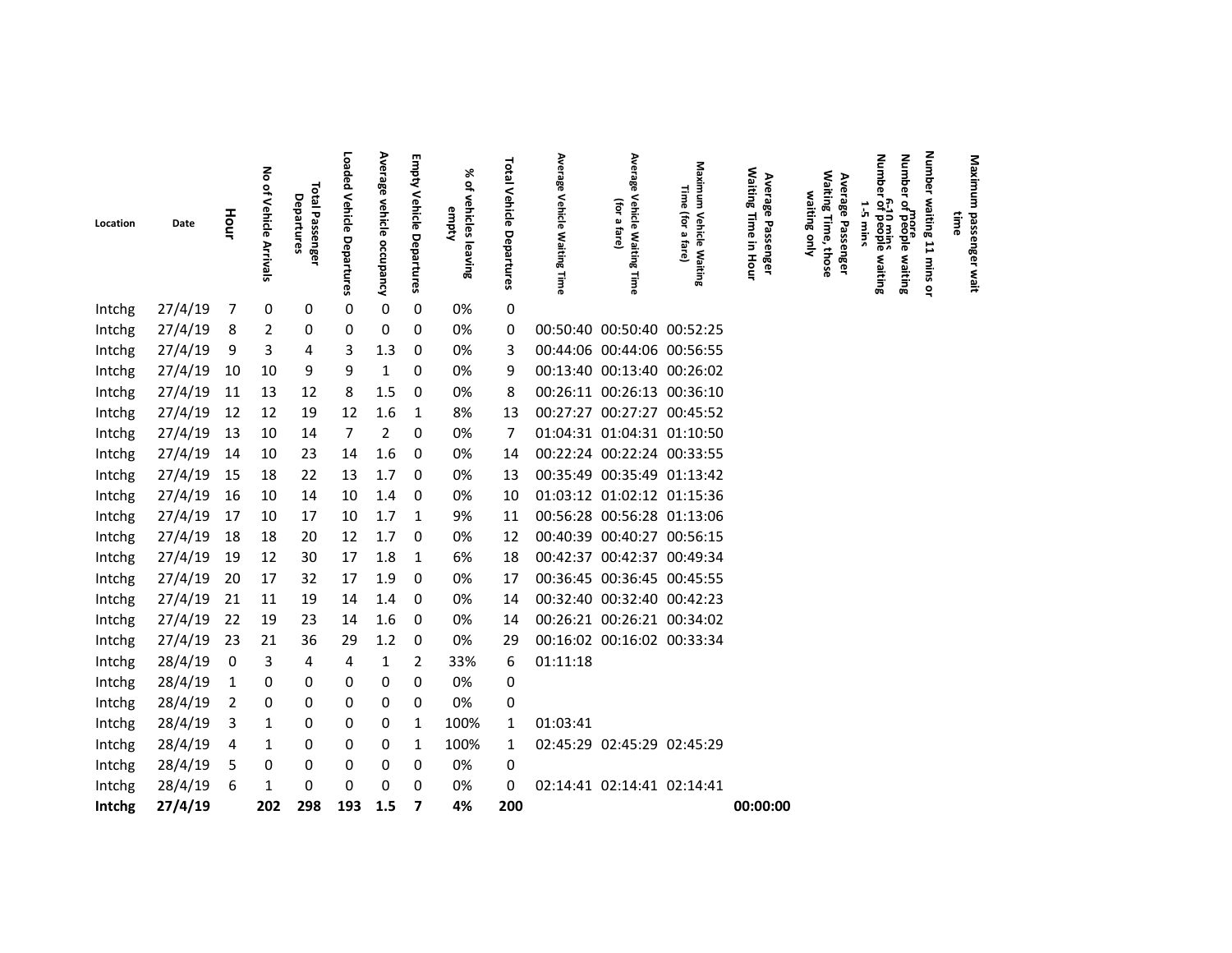| Location | Date    | lour | る<br>hicle<br>ikals | isi<br>I<br>ese<br>nge<br>eba<br>۵Ö<br><b>SP</b> | oaded<br>Vehicle<br>5<br>ä<br>ဥ | န္တင<br>vehicl<br>ठ<br>٥ | 3<br>इ<br>Vehicle<br>5<br>partures | % of<br>vehicles<br>lea<br>Ning<br>empty | <b>PED</b><br>Vehicle<br>Departures | ಕ್ಷಿ<br>Eing<br>awi | <b>Tehicle</b><br>Waitin<br>€Ē<br>fare) | Μa<br>š.<br>/ehicle<br>Ē<br>œ<br>(for<br>ವ<br>₾ | ఇ<br>군<br>ssenger<br>Waiting<br>5.<br>I<br>g | 99<br>waiting<br>٤<br>λμο<br>Jaiting<br>o<br>Ğ, | <b>Num</b><br>ठ<br>൹<br>aple<br>Œ<br>UП | dunb<br>Number<br>ቧ<br>٩<br>ರ<br>raiting<br>epple<br>出<br>waiting<br>mins<br>თ<br>٩<br>ä<br>з<br>ō<br>G<br>mins | Maxim<br>es<br>Se<br>senger<br>wait<br>time |  |  |
|----------|---------|------|---------------------|--------------------------------------------------|---------------------------------|--------------------------|------------------------------------|------------------------------------------|-------------------------------------|---------------------|-----------------------------------------|-------------------------------------------------|----------------------------------------------|-------------------------------------------------|-----------------------------------------|-----------------------------------------------------------------------------------------------------------------|---------------------------------------------|--|--|
| Intchg   | 28/4/19 |      | 0                   |                                                  |                                 |                          | 0                                  | 0%                                       | 1                                   |                     |                                         |                                                 |                                              |                                                 |                                         |                                                                                                                 |                                             |  |  |
| Intchg   | 28/4/19 | 8    | 1                   | 0                                                | 0                               | 0                        | $\mathbf 0$                        | 0%                                       | $\mathbf{0}$                        |                     | 01:01:37 01:01:37 01:01:37              |                                                 |                                              |                                                 |                                         |                                                                                                                 |                                             |  |  |
| Intchg   | 28/4/19 | 9    | 0                   | 4                                                | $\overline{2}$                  | $\overline{2}$           | 0                                  | 0%                                       | 2                                   |                     |                                         |                                                 |                                              |                                                 |                                         |                                                                                                                 |                                             |  |  |
| Intchg   | 28/4/19 | 10   | $\mathbf 0$         | 0                                                | 0                               | 0                        | 0                                  | 0%                                       | 0                                   |                     |                                         |                                                 |                                              |                                                 |                                         |                                                                                                                 |                                             |  |  |
| Intchg   | 28/4/19 |      | 1                   | 5.                                               | 3                               | 1.7                      | $\mathbf 0$                        | 0%                                       | 3                                   |                     |                                         |                                                 | 00:00:00                                     |                                                 |                                         |                                                                                                                 |                                             |  |  |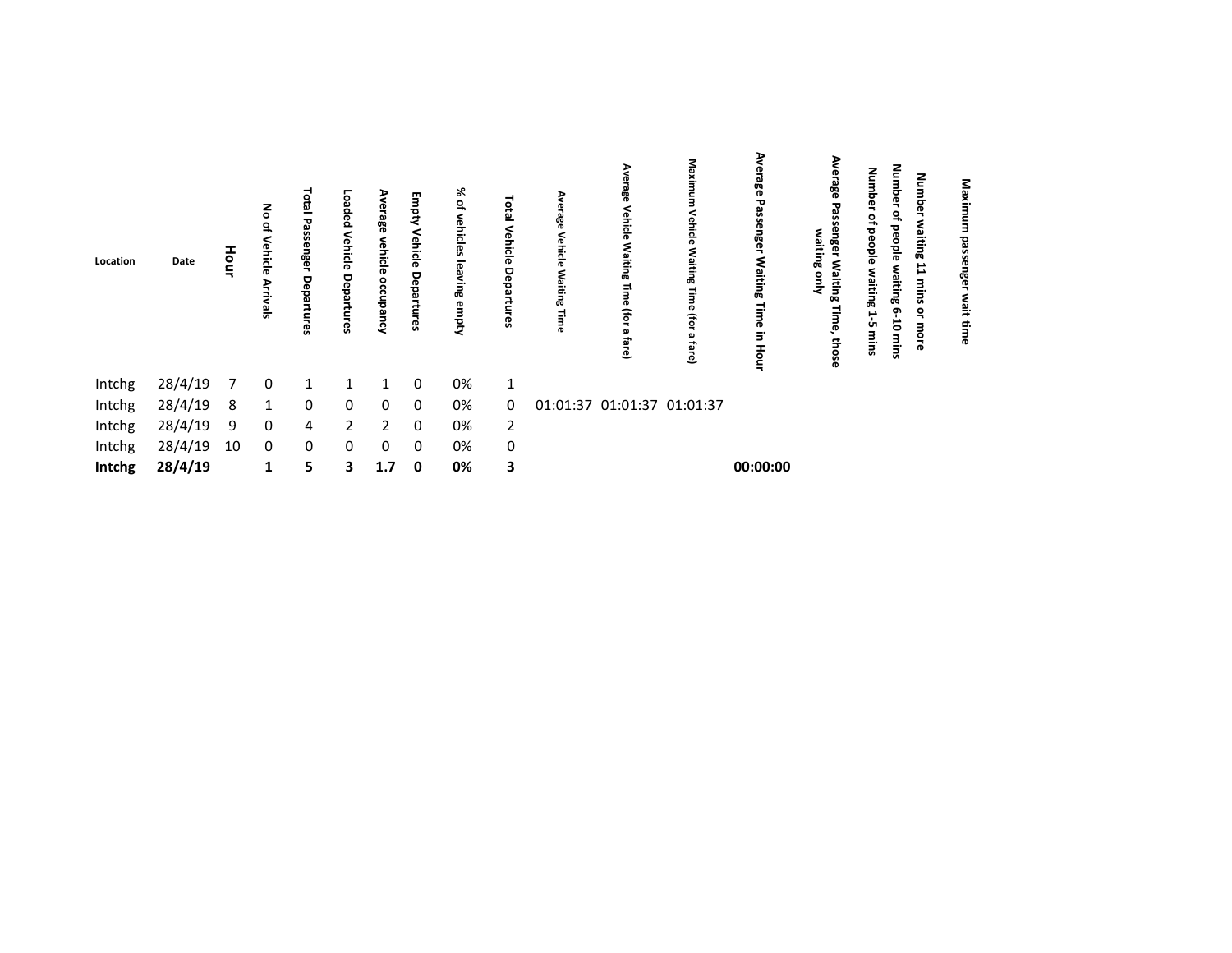| Location         | Date    | Hour | る<br>Vehicle<br>Arrivals | isi<br>E<br>᠊ᢦ<br>assenger<br>Depart<br>ၛၟ | Loaded<br>Vehicle<br>Departures | Average<br>ehicle<br>occupancy | Empty<br>Vehicle<br>Departures | % of<br>vehicles leaving<br>empty | Total Vehicle<br>Departures | Average<br>Vehicle<br><b>Waiting</b><br>Time | Ave<br>rage<br>Vehicle<br>Waiting<br>ō<br>(for<br>ē | Maximum<br>Vehicle<br>Waiting<br>Time<br>(for a<br><b>fare</b> | Average<br>Passenger Waiting Time in Hour | Ave<br>rrage<br>enge<br>waiting only<br><b>Waiting</b><br>lime,<br>those | Number<br>٩<br>people<br>waiting<br>⊢<br>ůπ<br>mins | Number<br>₽<br>beople<br>تە<br>iting<br>ø<br>5<br>mins | Number<br>waiting<br>H<br>mins<br>å<br>more | Maximu<br>뎧<br>nge<br>٤<br>nt time |  |
|------------------|---------|------|--------------------------|--------------------------------------------|---------------------------------|--------------------------------|--------------------------------|-----------------------------------|-----------------------------|----------------------------------------------|-----------------------------------------------------|----------------------------------------------------------------|-------------------------------------------|--------------------------------------------------------------------------|-----------------------------------------------------|--------------------------------------------------------|---------------------------------------------|------------------------------------|--|
| Brad Nbd         | 25/4/19 | 21   | $\mathbf 0$              | $\overline{0}$                             | 0                               | 0                              | 0                              | 0%                                | $\pmb{0}$                   |                                              |                                                     |                                                                |                                           |                                                                          |                                                     |                                                        |                                             |                                    |  |
| Brad Nbd         | 25/4/19 | 22   | $\mathbf 0$              | 0                                          | 0                               | 0                              | 0                              | 0%                                | 0                           |                                              |                                                     |                                                                |                                           |                                                                          |                                                     |                                                        |                                             |                                    |  |
| <b>Brad Nbd</b>  | 25/4/19 | 23   | $\mathbf{1}$             | 0                                          | 0                               |                                |                                | 100%                              | $\mathbf{1}$                | 00:04:16                                     |                                                     |                                                                |                                           |                                                                          |                                                     |                                                        |                                             |                                    |  |
| <b>Brad Nbd</b>  | 26/4/19 | 0    | 3                        | $\mathbf{1}$                               | $\mathbf{1}$                    | $\mathbf{1}$                   | 1                              | 50%                               | 2                           | 00:13:23 00:01:24 00:01:24                   |                                                     |                                                                |                                           |                                                                          |                                                     |                                                        |                                             |                                    |  |
| <b>Brad Nbd</b>  | 26/4/19 | 1    | $\overline{2}$           | $\overline{2}$                             | 1                               | $\overline{2}$                 | 2                              | 67%                               | 3                           | 00:01:44 00:03:04 00:03:04                   |                                                     |                                                                |                                           |                                                                          |                                                     |                                                        |                                             |                                    |  |
| <b>Brad Nbd</b>  | 26/4/19 | 2    | 0                        | 0                                          | 0                               | 0                              | 0                              | 0%                                | 0                           |                                              |                                                     |                                                                |                                           |                                                                          |                                                     |                                                        |                                             |                                    |  |
| <b>Brad Nbd</b>  | 26/4/19 | 3    | $\mathbf 0$              | 0                                          | 0                               | 0                              | 0                              | 0%                                | $\pmb{0}$                   |                                              |                                                     |                                                                |                                           |                                                                          |                                                     |                                                        |                                             |                                    |  |
| Brad Nbd         | 26/4/19 | 4    | 0                        | 0                                          | 0                               | 0                              | 0                              | 0%                                | $\mathbf 0$                 |                                              |                                                     |                                                                |                                           |                                                                          |                                                     |                                                        |                                             |                                    |  |
| <b>Brad Nbd</b>  | 26/4/19 | 5    | 0                        | 0                                          | 0                               | 0                              | 0                              | 0%                                | $\pmb{0}$                   |                                              |                                                     |                                                                |                                           |                                                                          |                                                     |                                                        |                                             |                                    |  |
| Brad Nbd 25/4/19 |         |      | 6                        | 3                                          | $\mathbf{2}$                    | 1.5                            | 4                              | 67%                               | 6                           |                                              |                                                     |                                                                | 00:00:00                                  |                                                                          |                                                     |                                                        |                                             |                                    |  |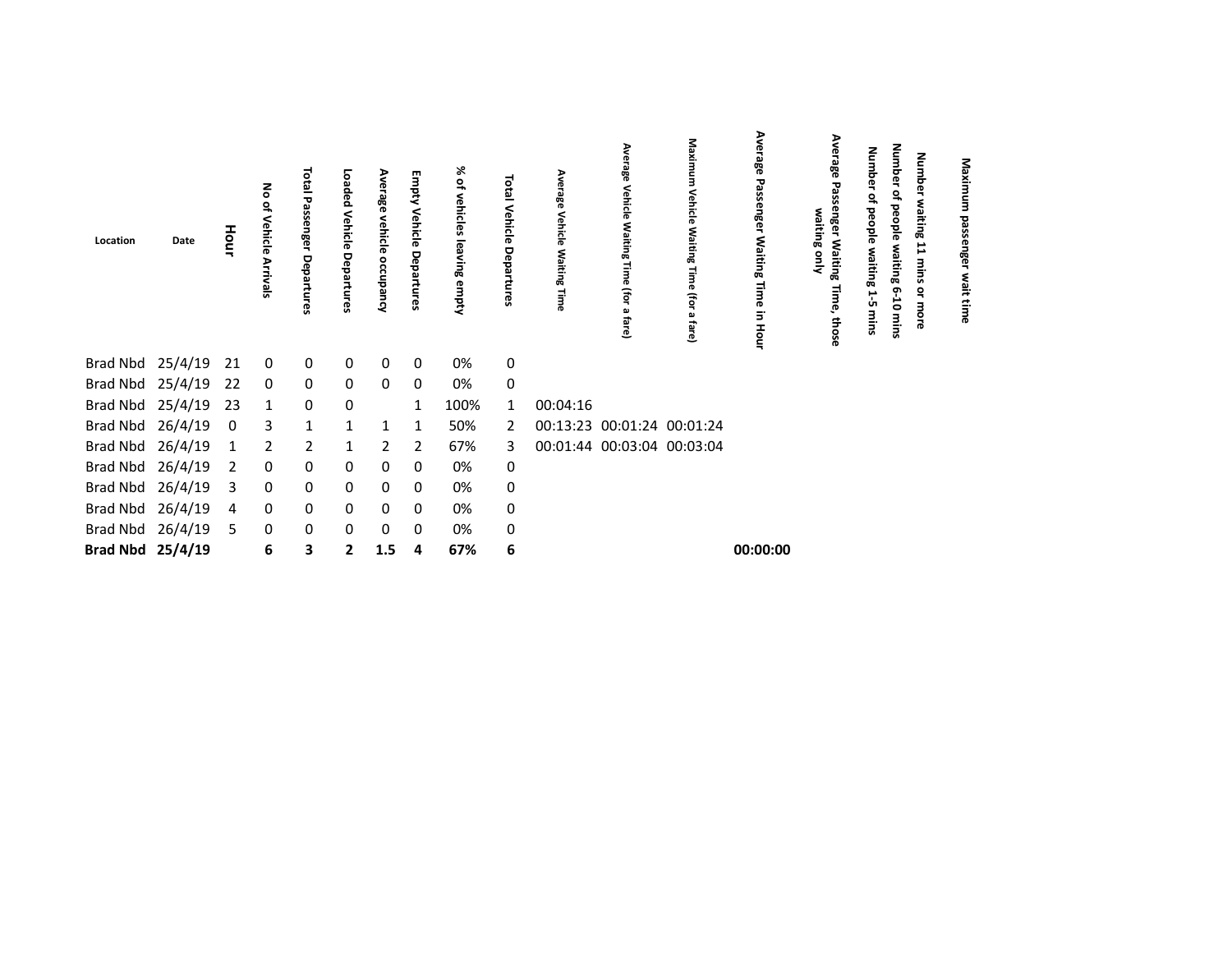| Location            | Date | Hour           | Vehicle      | <b>Total Passenger Departures</b> | Loaded<br>Vehicle Departures | Average<br>vehicle<br>occupancy | Empty Vehicle<br>Departures | % of vehicles leaving empty | <b>Total Vehicle</b><br>Departures | Average<br>Vehicle Waiting Time | Average<br>Vehicle Waiting Time (for a<br>fare) | Maximum<br><b>Vehicle</b><br>Waiting<br>Time (for<br>$\pmb{\omega}$<br>fare) | Average<br>Passenger Waiting Time<br>in Hour | Average<br>Passenger Waiting<br>waiting only<br>Time, those | Number<br>٩<br>people<br>waiting<br>15<br>mins | Number<br>٩<br>people<br>waiting 6-10 mins | <b>Number</b><br>waiting<br>$\mathbf{r}$<br>mins<br>ຊ<br>more | Maximu<br>g<br>င္တ<br>engel<br>wait<br>time |  |
|---------------------|------|----------------|--------------|-----------------------------------|------------------------------|---------------------------------|-----------------------------|-----------------------------|------------------------------------|---------------------------------|-------------------------------------------------|------------------------------------------------------------------------------|----------------------------------------------|-------------------------------------------------------------|------------------------------------------------|--------------------------------------------|---------------------------------------------------------------|---------------------------------------------|--|
| Brad Nbd 26/4/19    |      | 19             | 0            | 0                                 | 0                            | 0                               | 0                           | 0%                          | $\mathbf 0$                        |                                 |                                                 |                                                                              |                                              |                                                             |                                                |                                            |                                                               |                                             |  |
| Brad Nbd 26/4/19    |      | 20             | $\mathbf 0$  | 0                                 | $\mathbf{0}$                 | 0                               | 0                           | 0%                          | $\mathsf 0$                        |                                 |                                                 |                                                                              |                                              |                                                             |                                                |                                            |                                                               |                                             |  |
| Brad Nbd 26/4/19 21 |      |                | 4            | $\mathbf{1}$                      | $\mathbf{1}$                 | $\mathbf{1}$                    | 2                           | 67%                         | 3                                  |                                 | 00:04:04 00:06:40 00:11:53                      |                                                                              |                                              |                                                             |                                                |                                            |                                                               |                                             |  |
| Brad Nbd 26/4/19    |      | 22             | $\mathbf{1}$ | $\overline{2}$                    | $\mathbf{1}$                 | $\overline{2}$                  | 0                           | 0%                          | 1                                  | 00:14:40                        |                                                 |                                                                              |                                              |                                                             |                                                |                                            |                                                               |                                             |  |
| Brad Nbd 26/4/19    |      | 23             | 9            | 4                                 | 3                            | 1.3                             | -5                          | 62%                         | 8                                  |                                 | 00:05:07 00:04:57 00:08:21                      |                                                                              |                                              |                                                             |                                                |                                            |                                                               |                                             |  |
| Brad Nbd 27/4/19    |      | $\mathbf 0$    | 9            | 12                                | 8                            | 1.5                             | 0                           | 0%                          | 8                                  |                                 | 00:20:11 00:21:01 00:35:07                      |                                                                              |                                              |                                                             |                                                |                                            |                                                               |                                             |  |
| Brad Nbd 27/4/19    |      | $\mathbf{1}$   | 9            | 11                                | 6                            | 1.8                             | $\mathbf{1}$                | 14%                         | 7                                  |                                 | 00:34:42 00:33:45 00:48:35                      |                                                                              |                                              |                                                             |                                                |                                            |                                                               |                                             |  |
| Brad Nbd 27/4/19    |      | $\overline{2}$ | 10           | 12                                | 9                            | 1.3                             | $\overline{2}$              | 18%                         | 11                                 |                                 | 00:22:16 00:22:46 00:30:19                      |                                                                              |                                              |                                                             |                                                |                                            |                                                               |                                             |  |
| Brad Nbd 27/4/19    |      | 3              | 11           | 15                                | 11                           | 1.4                             | 0                           | 0%                          | 11                                 |                                 | 00:17:05 00:17:05 00:27:05                      |                                                                              |                                              |                                                             |                                                |                                            |                                                               |                                             |  |
| Brad Nbd 27/4/19    |      | 4              | 9            | 15                                | 12                           | 1.2                             | -1                          | 8%                          | 13                                 |                                 | 00:10:11 00:11:01 00:19:41                      |                                                                              |                                              |                                                             |                                                |                                            |                                                               |                                             |  |
| Brad Nbd 27/4/19    |      | - 5            | 7            | 8                                 | 5                            | 1.6                             | 2                           | 29%                         | $\overline{7}$                     |                                 | 00:01:24 00:01:47 00:03:13                      |                                                                              |                                              |                                                             |                                                |                                            |                                                               |                                             |  |
| Brad Nbd 27/4/19    |      | 6              | 0            | 0                                 | 0                            | 0                               | 0                           | 0%                          | $\mathsf 0$                        |                                 |                                                 |                                                                              |                                              |                                                             |                                                |                                            |                                                               |                                             |  |
| Brad Nbd 26/4/19    |      |                | 69           | 80                                | 56                           | 1.4 13                          |                             | 19%                         | 69                                 |                                 |                                                 |                                                                              | 00:00:00                                     |                                                             |                                                |                                            |                                                               |                                             |  |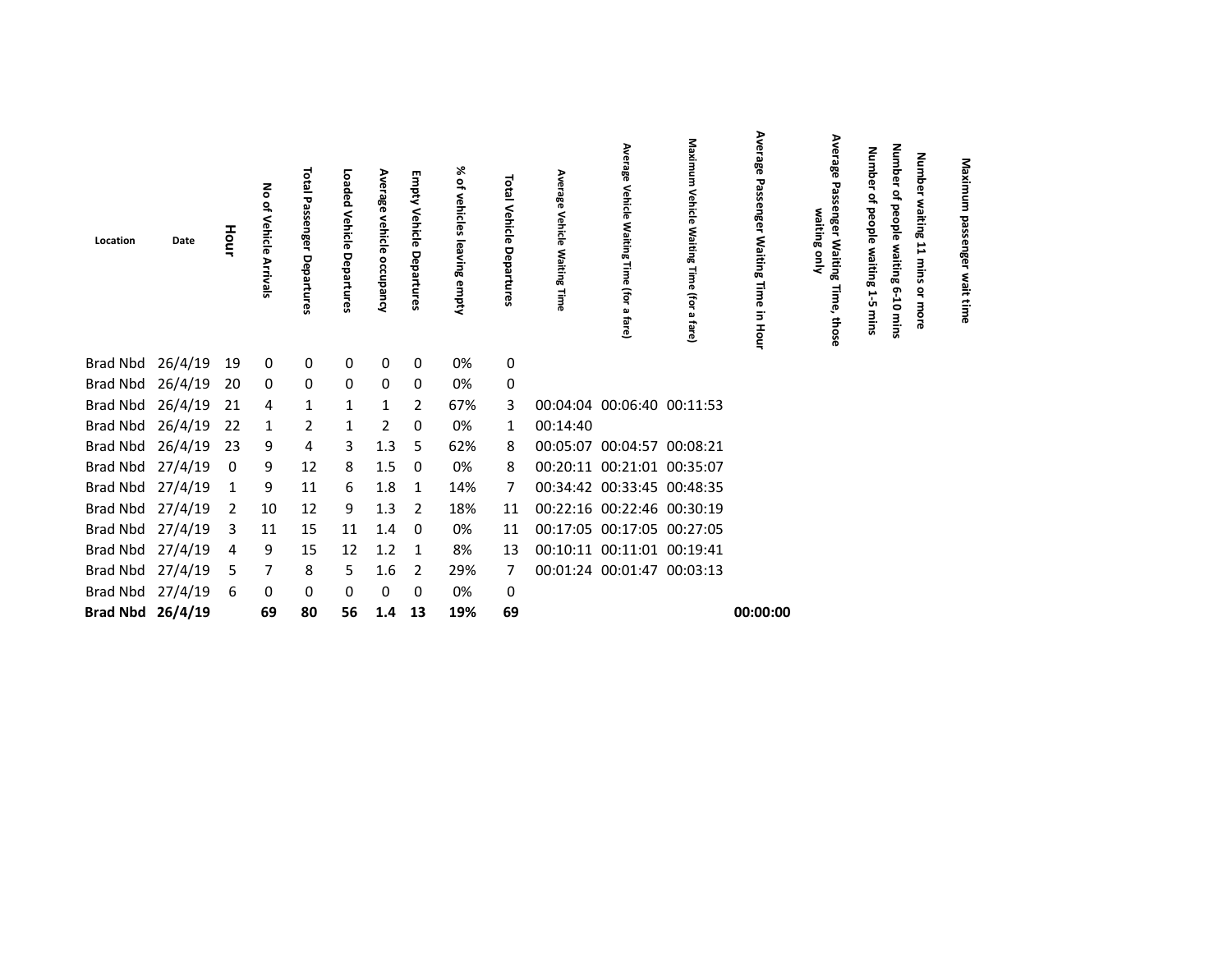| Location         | Date | Hour | 롱<br>٩<br>Vehicle<br><b>Arrivals</b> | <b>Total</b><br>Passenger<br>Departu<br>ទី | Loaded<br>Vehicle<br>Departures | Average<br>vehicle<br>occupancy | m<br>And wij<br>Vehicle<br>Departures | ⋇<br>٩<br>vehicles<br>leaving empty | Total<br>Vehicle<br>Departur<br>G9 | Average<br>Vehicle<br><b>Waiting</b><br>릫 | Average<br>Vehicle<br>Waiting<br>Time (for a<br>fare) | Maximum<br>Vehicle Waiting Time<br>ffor a<br>fare) | Average<br>Passenger<br><b>Waiting</b><br>Time<br>2.<br><b>Hour</b> | Average<br>enge<br>waiting only<br>Waiting<br>Ö,<br>those | Num<br>ᠳ<br>Ō<br>٩.<br>people<br>waiting<br>15<br>mins | Numb<br>ሟ<br>٩<br>people waiting<br>$6 - 10$<br>mins | <b>Number</b><br>waiting<br>11<br>mins<br>ă<br>more | Maximu<br>з<br>passenge<br>wait<br>time |  |
|------------------|------|------|--------------------------------------|--------------------------------------------|---------------------------------|---------------------------------|---------------------------------------|-------------------------------------|------------------------------------|-------------------------------------------|-------------------------------------------------------|----------------------------------------------------|---------------------------------------------------------------------|-----------------------------------------------------------|--------------------------------------------------------|------------------------------------------------------|-----------------------------------------------------|-----------------------------------------|--|
| Brad Nbd 27/4/19 |      | 19   | 3                                    | $\overline{2}$                             | $\mathbf{1}$                    | $\overline{2}$                  | $\overline{2}$                        | 67%                                 | 3                                  |                                           | 00:00:35 00:00:57 00:00:57                            |                                                    |                                                                     |                                                           |                                                        |                                                      |                                                     |                                         |  |
| Brad Nbd 27/4/19 |      | 20   | 2                                    | 1                                          | 1                               | 1                               | 1                                     | 50%                                 | 2                                  |                                           | 00:02:39 00:02:49 00:02:49                            |                                                    |                                                                     |                                                           |                                                        |                                                      |                                                     |                                         |  |
| Brad Nbd 27/4/19 |      | 21   | 4                                    | 3                                          | 2                               | 1.5                             | $\mathbf{1}$                          | 33%                                 | 3                                  |                                           | 00:05:36 00:03:16 00:03:59                            |                                                    |                                                                     |                                                           |                                                        |                                                      |                                                     |                                         |  |
| Brad Nbd 27/4/19 |      | 22   | 6                                    | 4                                          | 3                               | 1.3                             | 4                                     | 57%                                 | 7                                  |                                           | 00:10:34 00:11:25 00:22:12                            |                                                    |                                                                     |                                                           |                                                        |                                                      |                                                     |                                         |  |
| Brad Nbd 27/4/19 |      | 23   | 8                                    | 9                                          | 5.                              | 1.8                             | 1                                     | 17%                                 | 6                                  |                                           | 00:18:28 00:19:18 00:32:42                            |                                                    |                                                                     |                                                           |                                                        |                                                      |                                                     |                                         |  |
| Brad Nbd 28/4/19 |      | 0    | 16                                   | 27                                         | 16                              | 1.7                             | $\overline{0}$                        | 0%                                  | 16                                 |                                           | 00:08:23 00:08:23 00:14:11                            |                                                    |                                                                     |                                                           |                                                        |                                                      |                                                     |                                         |  |
| Brad Nbd 28/4/19 |      | 1    | 10                                   | 8                                          | 7                               | 1.1                             | 0                                     | 0%                                  | 7                                  |                                           | 00:31:13 00:31:23 00:47:43                            |                                                    |                                                                     |                                                           |                                                        |                                                      |                                                     |                                         |  |
| Brad Nbd 28/4/19 |      | 2    | 16                                   | 22                                         | 13                              | 1.7                             | -2                                    | 13%                                 | 15                                 |                                           | 00:21:42 00:21:31 00:29:48                            |                                                    |                                                                     |                                                           |                                                        |                                                      |                                                     |                                         |  |
| Brad Nbd 28/4/19 |      | 3    | 18                                   | 25                                         | 20                              | 1.2                             | 1                                     | 5%                                  | 21                                 |                                           | 00:11:47 00:11:40 00:20:29                            |                                                    |                                                                     |                                                           |                                                        |                                                      |                                                     |                                         |  |
| Brad Nbd 28/4/19 |      | 4    | 12                                   | 14                                         | 11                              | 1.3                             | 3                                     | 21%                                 | 14                                 | 00:13:49 00:14:24 00:20:17                |                                                       |                                                    |                                                                     |                                                           |                                                        |                                                      |                                                     |                                         |  |
| Brad Nbd 28/4/19 |      | 5    | 9                                    | 12                                         | 9                               | 1.3                             | 1                                     | 10%                                 | 10                                 |                                           | 00:05:19 00:05:19 00:08:20                            |                                                    |                                                                     |                                                           |                                                        |                                                      |                                                     |                                         |  |
| Brad Nbd 28/4/19 |      | 6    | 2                                    | 0                                          | 0                               | 0                               | 2                                     | 100%                                | $2^{\circ}$                        | 00:01:08                                  |                                                       |                                                    |                                                                     |                                                           |                                                        |                                                      |                                                     |                                         |  |
| Brad Nbd 28/4/19 |      | 7    | 0                                    | 0                                          | 0                               | 0                               | 0                                     | 0%                                  | 0                                  |                                           |                                                       |                                                    |                                                                     |                                                           |                                                        |                                                      |                                                     |                                         |  |
| Brad Nbd 27/4/19 |      |      | 106                                  | 127                                        | 88                              | 1.4                             | 18                                    | 17%                                 | 106                                |                                           |                                                       |                                                    | 00:00:00                                                            |                                                           |                                                        |                                                      |                                                     |                                         |  |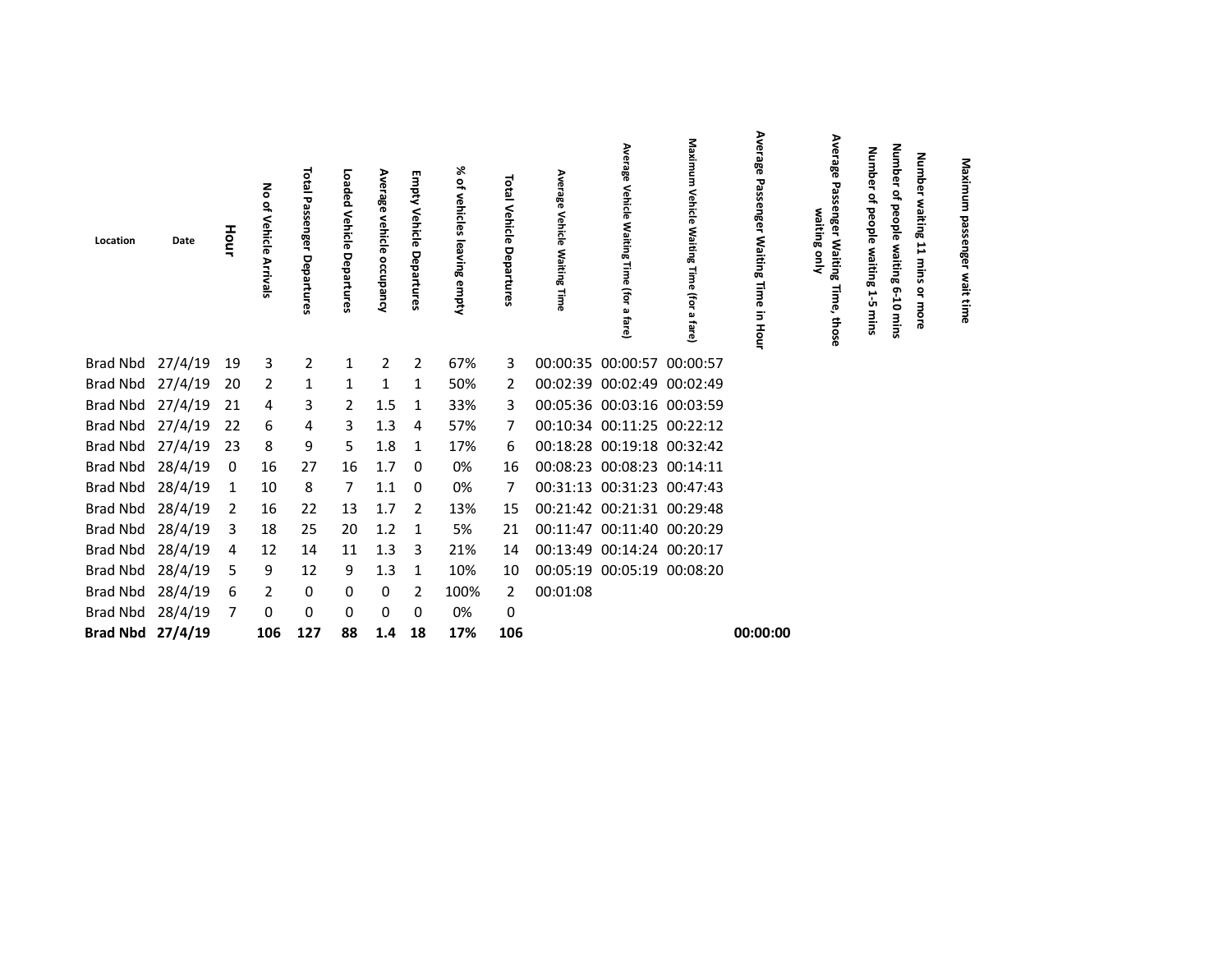| Location | Date    | Hour | 롱<br>Vehicle<br>Arrivals | <b>Lota</b><br>ᇃ<br>assenger<br>Departures | Loaded<br>Vehicle<br>Departures | Average<br>vehicle<br>occupancy | Empty<br>Vehicle<br>Departures | ⋇<br>$\tilde{\vec{\sigma}}$<br>vehicles leaving<br>empty | isi<br>I<br>Vehicle<br>Departures | 56<br>Vehicl<br>ਨ<br>Waitin<br>œ | Ave<br>eage<br>Vehicle<br><b>Waiting</b><br>Time<br>(for<br>ച<br>fare) | Maximum<br>Vehicle<br>Waiting Time (for a fare) | Average<br>Passenger<br><b>Waiting Time</b><br>3<br>Hour | Average<br>29<br>ssenger Waiting<br>waiting<br>gnly<br>$\vec{a}$<br>ღ<br>those | Num<br>흥<br>٩<br>ᄝ<br><u>ة</u><br>waitin<br>œ<br>ůπ | Number<br>٩,<br>beople<br>waiting<br>ၐု<br>5<br>mins | Number<br>waiting<br>11<br>mins<br>å<br>more | Maximum<br>g<br>ន្ល<br>œ<br>នី<br>wait time |  |
|----------|---------|------|--------------------------|--------------------------------------------|---------------------------------|---------------------------------|--------------------------------|----------------------------------------------------------|-----------------------------------|----------------------------------|------------------------------------------------------------------------|-------------------------------------------------|----------------------------------------------------------|--------------------------------------------------------------------------------|-----------------------------------------------------|------------------------------------------------------|----------------------------------------------|---------------------------------------------|--|
| Chgate   | 25/4/19 | 21   | $\overline{\mathbf{0}}$  | 0                                          | 0                               | 0                               | 0                              | 0%                                                       | 0                                 |                                  |                                                                        |                                                 |                                                          |                                                                                |                                                     |                                                      |                                              |                                             |  |
| Chgate   | 25/4/19 | 22   | 1                        | 1                                          | $\mathbf{1}$                    | 1                               | $\mathbf 0$                    | 0%                                                       | $\mathbf{1}$                      |                                  | 00:00:32 00:00:32 00:00:32                                             |                                                 |                                                          |                                                                                |                                                     |                                                      |                                              |                                             |  |
| Chgate   | 25/4/19 | 23   | 0                        | 0                                          | 0                               | 0                               | $\mathbf{0}$                   | 0%                                                       | 0                                 |                                  |                                                                        |                                                 |                                                          |                                                                                |                                                     |                                                      |                                              |                                             |  |
| Chgate   | 26/4/19 | 0    | 0                        | 0                                          | 0                               | 0                               | 0                              | 0%                                                       | 0                                 |                                  |                                                                        |                                                 |                                                          |                                                                                |                                                     |                                                      |                                              |                                             |  |
| Chgate   | 26/4/19 |      | 0                        | 0                                          | 0                               | 0                               | 0                              | 0%                                                       | 0                                 |                                  |                                                                        |                                                 |                                                          |                                                                                |                                                     |                                                      |                                              |                                             |  |
| Chgate   | 26/4/19 | 2    | 0                        | 0                                          | 0                               | 0                               | 0                              | 0%                                                       | 0                                 |                                  |                                                                        |                                                 |                                                          |                                                                                |                                                     |                                                      |                                              |                                             |  |
| Chgate   | 26/4/19 | 3    | 0                        | 0                                          | 0                               | 0                               | 0                              | 0%                                                       | 0                                 |                                  |                                                                        |                                                 |                                                          |                                                                                |                                                     |                                                      |                                              |                                             |  |
| Chgate   | 26/4/19 | 4    | 0                        | 0                                          | 0                               | 0                               | 0                              | 0%                                                       | 0                                 |                                  |                                                                        |                                                 |                                                          |                                                                                |                                                     |                                                      |                                              |                                             |  |
| Chgate   | 26/4/19 | 5    | 0                        | 0                                          | 0                               | 0                               | - 0                            | 0%                                                       | 0                                 |                                  |                                                                        |                                                 |                                                          |                                                                                |                                                     |                                                      |                                              |                                             |  |
| Chgate   | 25/4/19 |      | 1                        | 1                                          | 1                               | 1                               | 0                              | 0%                                                       | $\mathbf{1}$                      |                                  |                                                                        |                                                 | 00:00:00                                                 |                                                                                |                                                     |                                                      |                                              |                                             |  |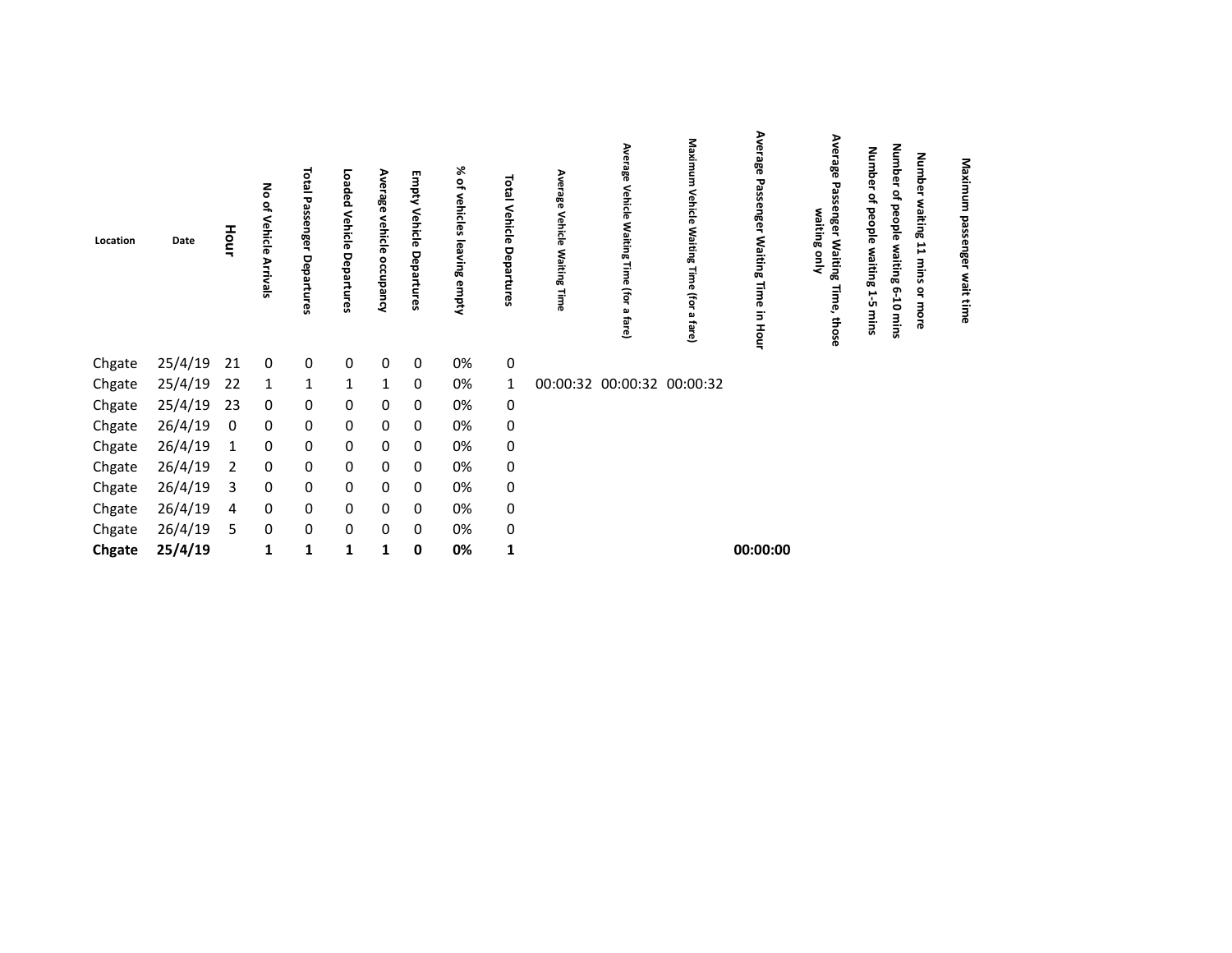| Location | Date    | Hour           | る<br>Vehicle<br>Arrivals | Total<br>᠊ᡆ<br>ω<br>ssenger<br>Depa<br>m | Loaded<br>Vehicle<br>Departures | Ave<br>ھ<br>ౙఀ<br>vehicle<br>Õ<br><b>A</b> bued | Empty<br>Vehicle<br>Departures | ৯<br>읶<br>vehicles<br>leaving<br>empty | Total<br>Vehicle<br>Departures | Average<br>Vehicle<br><b>Waiting Time</b> | Ave<br><b>Lage</b><br><b>Vehicle</b><br>: Waiting<br>lime<br>(for<br>fare) | Maximum<br>Vehicle Waiting Time<br>(for a<br>fare) | Average Passenger<br><b>Waiting Time</b><br>in Hour | Average<br>enger Waiting<br>waiting only<br>llme,<br>those | dmub<br>ቧ<br>٩,<br>people<br>waiting<br>15<br>≣ | Number<br>٩<br>beople<br>waiting 6-10<br>mins | <b>Number</b><br>waiting<br>H<br>mins<br>$\tilde{\mathbf{a}}$<br>more | Maximu<br>basse<br>mger<br>wait<br>time |
|----------|---------|----------------|--------------------------|------------------------------------------|---------------------------------|-------------------------------------------------|--------------------------------|----------------------------------------|--------------------------------|-------------------------------------------|----------------------------------------------------------------------------|----------------------------------------------------|-----------------------------------------------------|------------------------------------------------------------|-------------------------------------------------|-----------------------------------------------|-----------------------------------------------------------------------|-----------------------------------------|
| Chgate   | 27/4/19 | 19             | 3                        | 3                                        | 2                               | 1.5                                             | 1                              | 33%                                    | 3                              |                                           | 00:00:55 00:01:07 00:01:48                                                 |                                                    |                                                     |                                                            |                                                 |                                               |                                                                       |                                         |
| Chgate   | 27/4/19 | 20             | 3                        | 4                                        | 2                               | 2                                               | 0                              | 0%                                     | 2                              |                                           | 00:13:26 00:13:26 00:24:43                                                 |                                                    |                                                     |                                                            |                                                 |                                               |                                                                       |                                         |
| Chgate   | 27/4/19 | 21             | 4                        | 2                                        |                                 | 2                                               | 4                              | 80%                                    | 5.                             | 00:04:13                                  |                                                                            |                                                    |                                                     |                                                            |                                                 |                                               |                                                                       |                                         |
| Chgate   | 27/4/19 | 22             | 11                       | 13                                       | 9                               | 1.4                                             | 1                              | 10%                                    | 10                             |                                           | 00:08:19 00:08:47 00:18:47                                                 |                                                    |                                                     |                                                            |                                                 |                                               |                                                                       |                                         |
| Chgate   | 27/4/19 | 23             | 17                       | 25                                       | 15                              | 1.7                                             | 1                              | 6%                                     | 16                             |                                           | 00:06:38 00:06:39 00:15:29                                                 |                                                    |                                                     |                                                            |                                                 |                                               |                                                                       |                                         |
| Chgate   | 28/4/19 | 0              | 29                       | 44                                       | 26                              | 1.7                                             | 0                              | 0%                                     | 26                             |                                           | 00:04:06 00:04:06 00:12:08                                                 |                                                    |                                                     |                                                            |                                                 |                                               |                                                                       |                                         |
| Chgate   | 28/4/19 | 1              | 23                       | 38                                       | 24                              | 1.6                                             | 1                              | 4%                                     | 25                             |                                           | 00:06:14 00:06:22 00:14:08                                                 |                                                    |                                                     |                                                            |                                                 |                                               |                                                                       |                                         |
| Chgate   | 28/4/19 | 2              | 16                       | 24                                       | 16                              | 1.5                                             | 2                              | 11%                                    | 18                             |                                           | 00:08:19 00:08:23 00:12:10                                                 |                                                    |                                                     |                                                            |                                                 |                                               |                                                                       |                                         |
| Chgate   | 28/4/19 | 3              | $\overline{7}$           | 16                                       | 7                               | 2.3                                             | 0                              | 0%                                     | 7                              |                                           | 00:02:27 00:02:27 00:05:44                                                 |                                                    |                                                     |                                                            |                                                 |                                               |                                                                       |                                         |
| Chgate   | 28/4/19 | 4              | 0                        | 1                                        | 1                               | 1                                               | 0                              | 0%                                     | $\mathbf{1}$                   |                                           |                                                                            |                                                    |                                                     |                                                            |                                                 |                                               |                                                                       |                                         |
| Chgate   | 28/4/19 | 5              | 1                        | 4                                        | 1                               | 4                                               | 0                              | 0%                                     | $\mathbf{1}$                   |                                           | 00:03:36 00:03:36 00:03:36                                                 |                                                    |                                                     |                                                            |                                                 |                                               |                                                                       |                                         |
| Chgate   | 28/4/19 | 6              | 0                        | 0                                        | 0                               | 0                                               | 0                              | 0%                                     | 0                              |                                           |                                                                            |                                                    |                                                     |                                                            |                                                 |                                               |                                                                       |                                         |
| Chgate   | 28/4/19 | $\overline{7}$ | 0                        | 0                                        | 0                               | 0                                               | 0                              | 0%                                     | 0                              |                                           |                                                                            |                                                    |                                                     |                                                            |                                                 |                                               |                                                                       |                                         |
| Chgate   | 27/4/19 |                | 114                      | 174                                      | 104                             | 1.7                                             | 10                             | 9%                                     | 114                            |                                           |                                                                            |                                                    | 00:00:00                                            |                                                            |                                                 |                                               |                                                                       |                                         |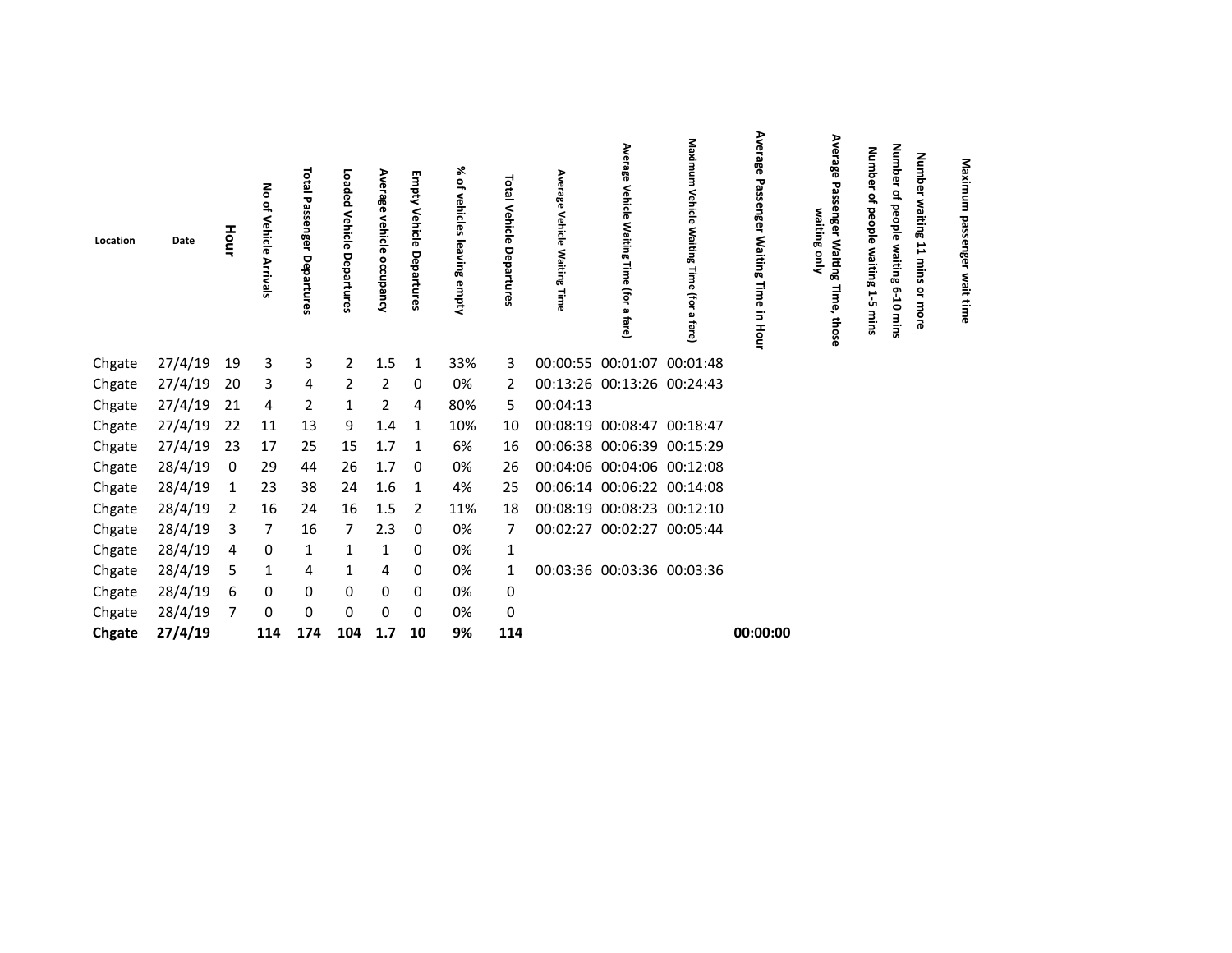| Location         | Date    | Hour | 롱<br>Vehicle<br>듮 | $\overline{\circ}$<br>ត្ន<br>ᇃ<br>assenger<br>Depa<br>ဂ္က | Loaded<br>Vehicle<br>Departu<br><b>GS</b> | Average<br>vehicle<br>occupa<br>۔<br>چ | Empty<br>∕َّe<br>릉<br>ಕ<br>Depa<br>ၛၟ | ৯ং<br>vehicles<br>leaving<br>ennpty | <b>PED</b><br>Vehicle<br>Ρe<br>partu | Average<br>Vehicle<br><b>Waiting</b> | Ave<br>rage<br>Vehicle<br><b>Waiting</b><br>Time<br>(For<br>പ<br>ವ<br>ق | Maximum<br>Vehicle<br>Waiting<br>lime<br>(for<br>fare) | Average<br>Passenger<br>Waiting<br>Time<br>in Hour | Average<br>waiting only<br>2<br>Waiting<br>ღ<br>those | Num<br>흥<br>people<br>waiting<br>Н<br>ůπ<br>mins | Num<br><u>s</u><br>beople<br>Š<br>iting<br>5<br>mins | quin<br>vaiti<br>ౚె<br>⊶<br>를<br>ū<br>۰ | Maxim<br>ᄝ<br>មិទ<br>§٤<br>time |  |
|------------------|---------|------|-------------------|-----------------------------------------------------------|-------------------------------------------|----------------------------------------|---------------------------------------|-------------------------------------|--------------------------------------|--------------------------------------|-------------------------------------------------------------------------|--------------------------------------------------------|----------------------------------------------------|-------------------------------------------------------|--------------------------------------------------|------------------------------------------------------|-----------------------------------------|---------------------------------|--|
| Brad Sbd 25/4/19 |         | 21   | - 3               | $\mathbf{1}$                                              | $\mathbf{1}$                              | $\mathbf{1}$                           | 2                                     | 67%                                 | 3                                    |                                      | 00:05:11 00:07:33 00:07:33                                              |                                                        |                                                    |                                                       |                                                  |                                                      |                                         |                                 |  |
| Brad Sbd         | 25/4/19 | 22   | 5                 | 4                                                         | 3                                         | 1.3                                    | 1                                     | 25%                                 | 4                                    |                                      | 00:07:25 00:09:01 00:17:58                                              |                                                        |                                                    |                                                       |                                                  |                                                      |                                         |                                 |  |
| Brad Sbd         | 25/4/19 | 23   | 7                 | 4                                                         | 4                                         | 1                                      | $\overline{2}$                        | 33%                                 | 6                                    |                                      | 00:11:11 00:12:47 00:19:09                                              |                                                        |                                                    |                                                       |                                                  |                                                      |                                         |                                 |  |
| <b>Brad Sbd</b>  | 26/4/19 | 0    | 11                | 6                                                         | 6                                         | 1                                      | 3                                     | 33%                                 | 9                                    |                                      | 00:20:46 00:20:26 00:44:00                                              |                                                        |                                                    |                                                       |                                                  |                                                      |                                         |                                 |  |
| <b>Brad Sbd</b>  | 26/4/19 | 1    | 4                 | 7                                                         | 5.                                        | 1.4                                    | 1                                     | 17%                                 | 6                                    |                                      | 00:26:04 00:24:51 00:28:37                                              |                                                        |                                                    |                                                       |                                                  |                                                      |                                         |                                 |  |
| <b>Brad Sbd</b>  | 26/4/19 | 2    | 6                 | 2                                                         | 2                                         | 1                                      | 3                                     | 60%                                 | 5                                    |                                      | 00:30:25 00:29:08 00:45:19                                              |                                                        |                                                    |                                                       |                                                  |                                                      |                                         |                                 |  |
| Brad Sbd         | 26/4/19 | 3    | 13                | 15                                                        | 10                                        | 1.5                                    | 2                                     | 17%                                 | 12                                   |                                      | 00:13:24 00:12:17 00:23:08                                              |                                                        |                                                    |                                                       |                                                  |                                                      |                                         |                                 |  |
| Brad Sbd         | 26/4/19 | 4    | 2                 | 8                                                         | 5.                                        | 1.6                                    | 1                                     | 17%                                 | 6                                    |                                      | 00:02:28 00:02:28 00:04:24                                              |                                                        |                                                    |                                                       |                                                  |                                                      |                                         |                                 |  |
| Brad Sbd         | 26/4/19 | 5    | 0                 | 0                                                         | 0                                         | 0                                      | $\mathbf 0$                           | 0%                                  | 0                                    |                                      |                                                                         |                                                        |                                                    |                                                       |                                                  |                                                      |                                         |                                 |  |
| Brad Sbd 25/4/19 |         |      | 51                | 47                                                        | 36                                        | 1.3                                    | 15                                    | 29%                                 | 51                                   |                                      |                                                                         |                                                        | 00:00:00                                           |                                                       |                                                  |                                                      |                                         |                                 |  |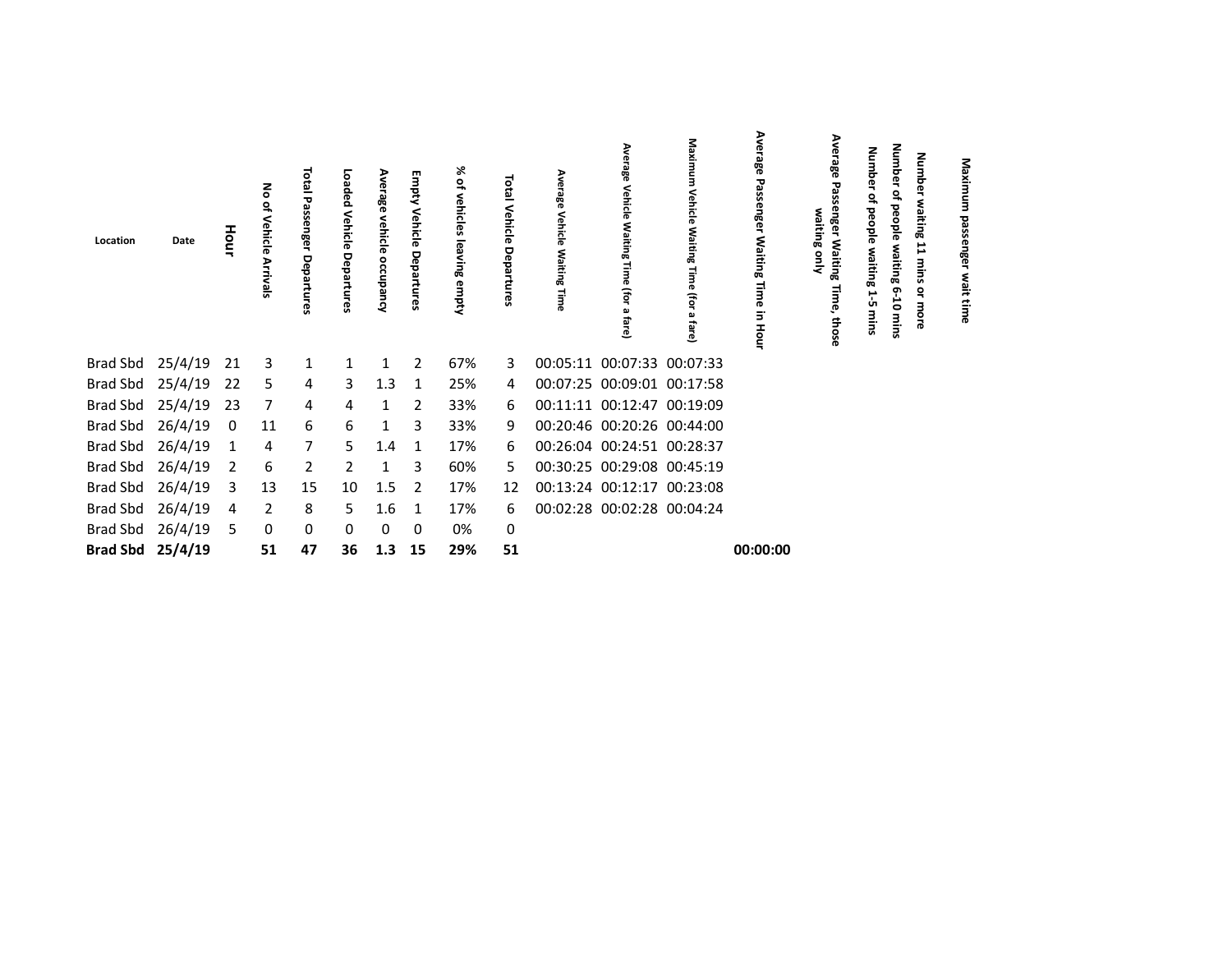| Location         | Date             | Hour           | 롱<br>읶<br>Vehicle<br><b>Arrivals</b> | Total<br>τ<br>assenger<br>Departures | Loaded<br>Vehicle<br>Departures | Average<br>vehicle<br>occupancy | Empty<br>Vehicle<br>Departures | ⋇<br>٩<br>vehicles<br>leaving empty | Total<br>Vehicle<br>Ρe<br>parture | Average<br>Vehicle<br><b>Waiting Time</b> | Average<br>Vehicle<br>Waiting<br>Time (for a<br>fare) | Maximum<br><b>Vehicle Waiting</b><br>Time<br>(for<br>മ<br>fare) | Average<br>Passenger<br><b>Waiting</b><br>Time<br>3<br>Hour | Average<br>enger<br>waiting only<br>Waiting<br>Time,<br>those | Num<br>ō<br>ወ<br>٩,<br>people<br>waiting<br>5<br>mins | Numb<br>ሟ<br>٩<br>people waiting<br>$6 - 10$<br>mins | Numbe<br>waiting<br>11<br>mins<br>٩<br>more | Maximu<br>passen<br>န္ဖ<br>wait<br>time |  |
|------------------|------------------|----------------|--------------------------------------|--------------------------------------|---------------------------------|---------------------------------|--------------------------------|-------------------------------------|-----------------------------------|-------------------------------------------|-------------------------------------------------------|-----------------------------------------------------------------|-------------------------------------------------------------|---------------------------------------------------------------|-------------------------------------------------------|------------------------------------------------------|---------------------------------------------|-----------------------------------------|--|
| Brad Sbd         | 27/4/19          | 19             | 16                                   | 16                                   | 7                               | 2.3                             | 4                              | 36%                                 | 11                                |                                           | 00:10:30 00:07:49 00:23:52                            |                                                                 |                                                             |                                                               |                                                       |                                                      |                                             |                                         |  |
|                  | Brad Sbd 27/4/19 | 20             | 12                                   | 14                                   | 9                               | 1.6                             | 6                              | 40%                                 | 15                                |                                           | 00:14:15 00:14:08 00:30:32                            |                                                                 |                                                             |                                                               |                                                       |                                                      |                                             |                                         |  |
|                  | Brad Sbd 27/4/19 | 21             | 19                                   | 19                                   | 14                              | 1.4                             | 5                              | 26%                                 | 19                                |                                           | 00:09:49 00:09:43 00:14:06                            |                                                                 |                                                             |                                                               |                                                       |                                                      |                                             |                                         |  |
|                  | Brad Sbd 27/4/19 | 22             | 30                                   | 18                                   | 18                              | $\mathbf{1}$                    | 9                              | 33%                                 | 27                                |                                           | 00:07:59 00:08:09 00:12:57                            |                                                                 |                                                             |                                                               |                                                       |                                                      |                                             |                                         |  |
|                  | Brad Sbd 27/4/19 | 23             | 37                                   | 25                                   | 25                              | $\mathbf{1}$                    | 14                             | 36%                                 | 39                                |                                           | 00:06:57 00:06:21 00:18:43                            |                                                                 |                                                             |                                                               |                                                       |                                                      |                                             |                                         |  |
| Brad Sbd         | 28/4/19          | 0              | 53                                   | 35                                   | 35                              | 1                               | 9                              | 20%                                 | 44                                |                                           | 00:10:01 00:10:00 00:13:22                            |                                                                 |                                                             |                                                               |                                                       |                                                      |                                             |                                         |  |
| <b>Brad Sbd</b>  | 28/4/19          | 1              | 65                                   | 50                                   | 48                              | $\mathbf{1}$                    | 17                             | 26%                                 | 65                                |                                           | 00:11:03 00:10:47 00:17:18                            |                                                                 |                                                             |                                                               |                                                       |                                                      |                                             |                                         |  |
| Brad Sbd         | 28/4/19          | 2              | 59                                   | 55                                   | 50                              | 1.1                             | 13                             | 21%                                 | 63                                |                                           | 00:11:43 00:11:32 00:17:01                            |                                                                 |                                                             |                                                               |                                                       |                                                      |                                             |                                         |  |
| Brad Sbd 28/4/19 |                  | 3              | 61                                   | 66                                   | 63                              | 1                               | 5                              | 7%                                  | 68                                |                                           | 00:06:42 00:06:33 00:11:47                            |                                                                 |                                                             |                                                               |                                                       |                                                      |                                             |                                         |  |
| <b>Brad Sbd</b>  | 28/4/19          | 4              | 51                                   | 51                                   | 46                              | 1.1                             | 2                              | 4%                                  | 48                                |                                           | 00:05:18 00:05:12 00:12:04                            |                                                                 |                                                             |                                                               |                                                       |                                                      |                                             |                                         |  |
| Brad Sbd         | 28/4/19          | 5              | 36                                   | 31                                   | 31                              | 1                               | 5                              | 14%                                 | 36                                |                                           | 00:06:09 00:05:43 00:12:07                            |                                                                 |                                                             |                                                               |                                                       |                                                      |                                             |                                         |  |
|                  | Brad Sbd 28/4/19 | 6              | 7                                    | 5                                    | 5.                              | 1                               | 6                              | 55%                                 | 11                                |                                           | 00:06:45 00:05:29 00:07:41                            |                                                                 |                                                             |                                                               |                                                       |                                                      |                                             |                                         |  |
| Brad Sbd 28/4/19 |                  | $\overline{7}$ | 0                                    | 0                                    | 0                               | 0                               | 0                              | 0%                                  | 0                                 |                                           |                                                       |                                                                 |                                                             |                                                               |                                                       |                                                      |                                             |                                         |  |
| Brad Sbd 27/4/19 |                  |                | 446                                  | 385                                  | 351                             | 1.1                             | 95                             | 21%                                 | 446                               |                                           |                                                       |                                                                 | 00:00:00                                                    |                                                               |                                                       |                                                      |                                             |                                         |  |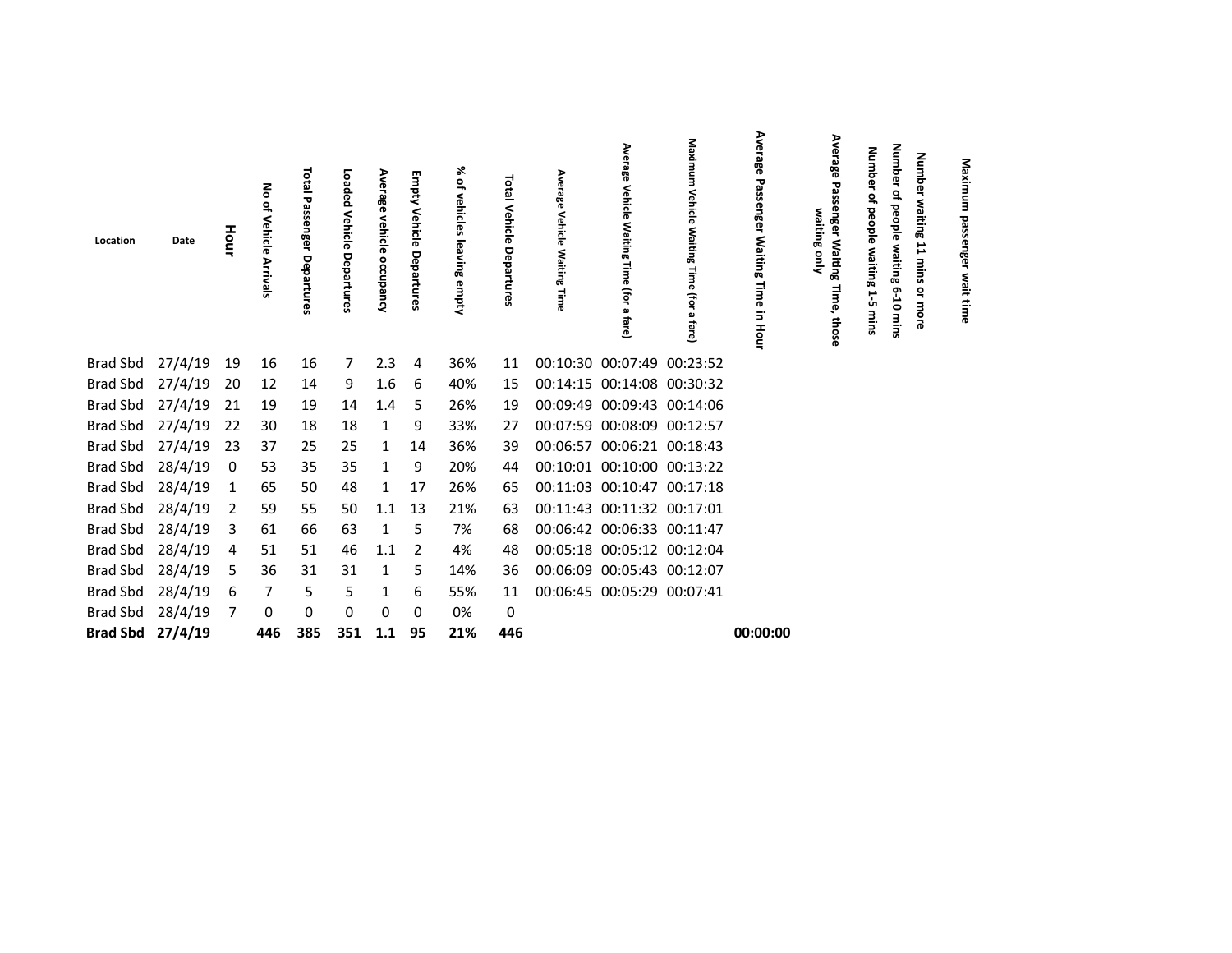| Location             | Date | Hour | hide           | <b>Total</b><br>Passenger<br>Depa | Loaded<br>Vehicle<br>Departures | rage<br>vehicle<br>ccupancy | <b>Empty Vehicle Departures</b> | % of<br>vehicles leaving empty | Total Vehicle<br>Depa<br>rtures | Average<br>Vehicle<br>Waiting Time | Vehicle<br>Waiting<br>(for<br>ڡ | Maximum<br>Vehicle<br>Waiting<br>ifor a<br>Tare) | Average Passenger Waiting Time in Hour | န္က<br>waiting only<br>er Waiting<br>Time, thos | Number<br>people<br>waiting<br>ůπ | Number<br>people<br>waiting 6-<br>Ġ<br>mins | Numbe<br>waiting<br>more | Maxim<br>nge<br>wait time |  |
|----------------------|------|------|----------------|-----------------------------------|---------------------------------|-----------------------------|---------------------------------|--------------------------------|---------------------------------|------------------------------------|---------------------------------|--------------------------------------------------|----------------------------------------|-------------------------------------------------|-----------------------------------|---------------------------------------------|--------------------------|---------------------------|--|
| Knswly St 26/4/19 9  |      |      | $\overline{2}$ | $\overline{1}$                    | $\mathbf{1}$                    | 1                           | 1                               | 50%                            | 2                               |                                    | 00:01:16 00:01:19 00:01:19      |                                                  | 00:01:19                               | 00:01:19                                        | 1                                 |                                             |                          | 00:01:19                  |  |
| Knswly St 26/4/19    |      | 10   | $\overline{2}$ | $\mathbf{1}$                      | $\mathbf{1}$                    | 1                           | 1                               | 50%                            | $\mathbf{2}$                    |                                    | 00:06:19 00:09:08 00:09:08      |                                                  |                                        |                                                 |                                   |                                             |                          |                           |  |
| Knswly St 26/4/19 11 |      |      | $\overline{2}$ | 0                                 | 0                               | 0                           | 2                               | 100%                           | $\mathbf{2}$                    | 00:10:17                           |                                 |                                                  |                                        |                                                 |                                   |                                             |                          |                           |  |
| Knswly St 26/4/19    |      | 12   | $\mathbf 0$    | 0                                 | 0                               | 0                           | 0                               | 0%                             | 0                               |                                    |                                 |                                                  |                                        |                                                 |                                   |                                             |                          |                           |  |
| Knswly St 26/4/19    |      | 13   | $\mathbf 0$    | 0                                 | 0                               | 0                           | 0                               | 0%                             | $\mathsf 0$                     |                                    |                                 |                                                  |                                        |                                                 |                                   |                                             |                          |                           |  |
| Knswly St 26/4/19 14 |      |      | $\mathbf 0$    | 0                                 | 0                               | 0                           | 0                               | 0%                             | 0                               |                                    |                                 |                                                  |                                        |                                                 |                                   |                                             |                          |                           |  |
| Knswly St 26/4/19 15 |      |      | 3              | 0                                 | 0                               | 0                           | $\mathbf{1}$                    | 100%                           | $\mathbf{1}$                    |                                    | 00:10:16 00:07:07 00:07:07      |                                                  |                                        |                                                 |                                   |                                             |                          |                           |  |
| Knswly St 26/4/19    |      | 16   | 0              | $\mathbf{1}$                      |                                 | 1                           | 1                               | 50%                            | 2                               |                                    |                                 |                                                  |                                        |                                                 |                                   |                                             |                          |                           |  |
| Knswly St 26/4/19 17 |      |      | 3              | 3                                 | 2                               | 1.5                         | 1                               | 33%                            | 3                               |                                    | 00:06:32 00:01:33 00:02:32      |                                                  |                                        |                                                 |                                   |                                             |                          |                           |  |
| Knswly St 26/4/19    |      | 18   | $\mathbf 0$    | 0                                 | 0                               | 0                           | 0                               | 0%                             | 0                               |                                    |                                 |                                                  |                                        |                                                 |                                   |                                             |                          |                           |  |
| Knswly St 26/4/19    |      |      | 12             | 6                                 | 5                               | 1.2                         | 7                               | 58%                            | 12                              |                                    |                                 |                                                  | 00:00:13                               |                                                 |                                   |                                             |                          |                           |  |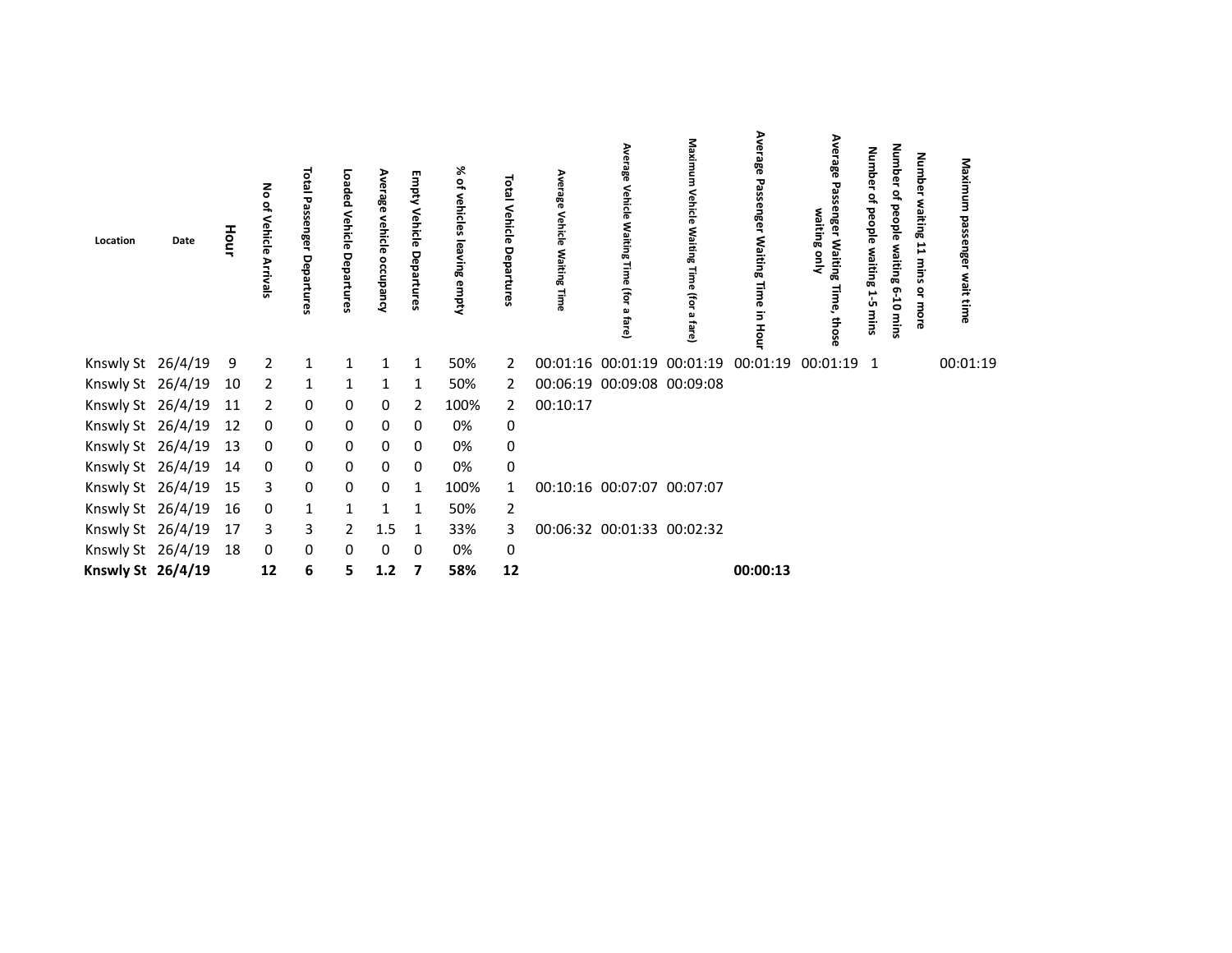| Location       | Date    |    | Vehicle<br>Arrivals | <b>Total</b><br>ទី<br>ၛၟ | Loaded<br>Vehicle<br>Depal<br>က္တ | Average<br>vehicle<br>occupancy | Empty<br>Vehicle<br>Departures | % of<br>vehicles leaving empty | otal Vehicle<br>Departures | ఇ | hicle<br>Fo<br>흐           | Maximum<br>Vehicle<br>Waiting<br>Time<br>(for a<br>fare) | ठ∕<br>≷<br>ၜၜ<br>Passenger<br>Waiting<br>Time<br>3.<br>Hour | ξ<br>98<br>waiting only<br>Waiting<br>æ<br>those | Mum<br>음<br>į<br>ÜΠ | Number<br>٩<br>people<br>waiting<br>$6 - 10$<br>mins | Number<br>waiting<br>Ë<br>mins<br>٩<br>more | Maxin<br>₹<br>ងី<br>wait time |
|----------------|---------|----|---------------------|--------------------------|-----------------------------------|---------------------------------|--------------------------------|--------------------------------|----------------------------|---|----------------------------|----------------------------------------------------------|-------------------------------------------------------------|--------------------------------------------------|---------------------|------------------------------------------------------|---------------------------------------------|-------------------------------|
| Tn Hall        | 25/4/19 | 12 | 9                   | 11                       | 7                                 | 1.6                             | - 0                            | 0%                             | 7                          |   | 00:11:01 00:11:01 00:29:44 |                                                          |                                                             |                                                  |                     |                                                      |                                             |                               |
| Tn Hall        | 25/4/19 | 13 | 4                   | 9                        | 5.                                | 1.8                             | $\overline{0}$                 | 0%                             | 5.                         |   | 00:04:21 00:04:21 00:14:05 |                                                          |                                                             |                                                  |                     |                                                      |                                             |                               |
| Tn Hall        | 25/4/19 | 14 | 6                   | 12                       | 4                                 | 3                               | 1                              | 20%                            | 5.                         |   |                            |                                                          | 00:13:38 00:14:16 00:36:09 00:01:12 00:01:27 10             |                                                  |                     |                                                      |                                             | 00:01:44                      |
| Tn Hall        | 25/4/19 | 15 | 5                   | 5                        | 4                                 | $1.2 \quad 0$                   |                                | 0%                             | 4                          |   | 00:22:28 00:22:28 00:44:28 |                                                          |                                                             |                                                  |                     |                                                      |                                             |                               |
| Tn Hall        | 25/4/19 | 16 | 6                   | 7                        | 5.                                | 1.4                             | $\overline{2}$                 | 29%                            | 7                          |   | 00:22:21 00:27:50 00:46:04 |                                                          |                                                             |                                                  |                     |                                                      |                                             |                               |
| Tn Hall        | 25/4/19 | 17 | 0                   | 3                        | 2                                 | 1.5                             | - 0                            | 0%                             | 2                          |   |                            |                                                          |                                                             |                                                  |                     |                                                      |                                             |                               |
| Tn Hall        | 25/4/19 | 18 | 0                   | 0                        | 0                                 | 0                               | $\Omega$                       | 0%                             | 0                          |   |                            |                                                          |                                                             |                                                  |                     |                                                      |                                             |                               |
| <b>Tn Hall</b> | 25/4/19 |    | 30                  | 47                       | 27                                | 1.7                             | 3                              | 10%                            | 30                         |   |                            |                                                          | 00:00:19                                                    |                                                  |                     |                                                      |                                             |                               |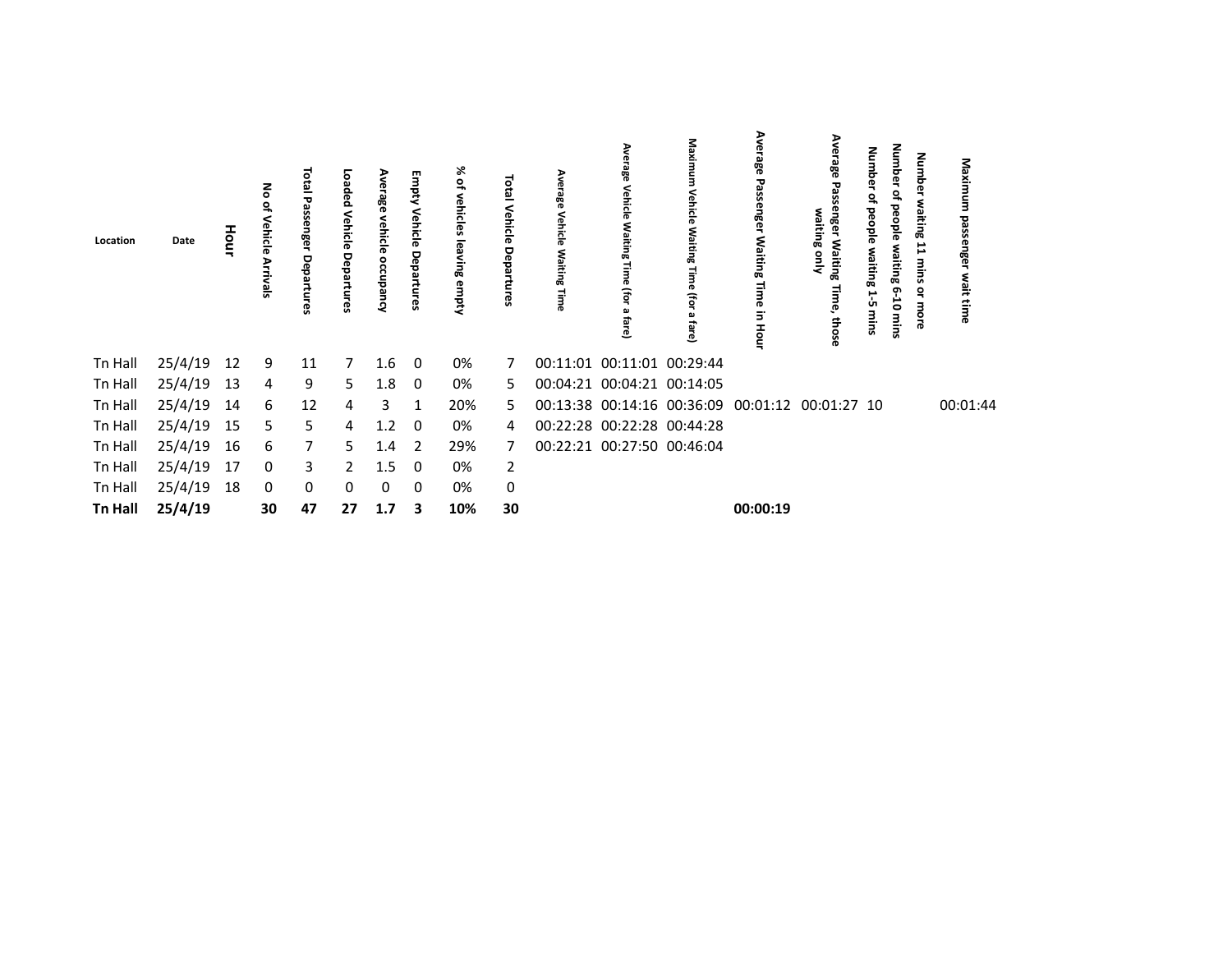| Location       | Date    | Hour | 종<br>Vehicle<br>Arrivals | <b>Total Passenger</b><br>Departul<br>œ, | Loaded<br>Vehicle<br>Departures | Average<br>vehicle<br>occupancy | Empty<br>Vehicle<br>Departures | % of<br>vehicles leaving empty | <b>Total</b><br>Vehicle<br>Departures | rage<br>Time | rage<br>Vehicle<br>Waiting<br>(for a<br>fare) | Maximum<br>Vehicle Waiting Time (for a<br>fare) | Average<br>Passenger Waiting Time<br>in Hour | Average<br>S<br>enger Waiting<br>waiting only<br>Time,<br>those | Numbe<br>ಇ<br><u>ig</u><br>waiting<br>ůπ | Number<br>٩,<br>people waiting 6-10<br>mins | Number<br>waiting<br>11<br>mins<br>ă<br>more | Maximum<br>passenger<br>wait time |
|----------------|---------|------|--------------------------|------------------------------------------|---------------------------------|---------------------------------|--------------------------------|--------------------------------|---------------------------------------|--------------|-----------------------------------------------|-------------------------------------------------|----------------------------------------------|-----------------------------------------------------------------|------------------------------------------|---------------------------------------------|----------------------------------------------|-----------------------------------|
| Tn Hall        | 26/4/19 | 9    | 5                        | $\overline{2}$                           | 2                               | 1                               | 1                              | 33%                            | 3                                     |              | 00:14:04 00:15:55 00:28:23                    |                                                 |                                              |                                                                 |                                          |                                             |                                              |                                   |
| Tn Hall        | 26/4/19 | 10   | 7                        | 5                                        | 4                               | 1.2                             | 2                              | 33%                            | 6                                     |              | 00:24:49 00:23:23 00:29:26                    |                                                 |                                              |                                                                 |                                          |                                             |                                              |                                   |
| Tn Hall        | 26/4/19 | 11   | 5.                       | 7                                        |                                 |                                 | 0                              | 0%                             |                                       |              | 00:23:22 00:23:22 00:33:18                    |                                                 |                                              |                                                                 |                                          |                                             |                                              |                                   |
| Tn Hall        | 26/4/19 | 12   | $\overline{2}$           | 7                                        | 3                               | 2.3                             | 0                              | 0%                             | 3                                     |              |                                               |                                                 | 00:09:29 00:09:29 00:15:46 00:04:44 00:21:19 |                                                                 |                                          |                                             | 2                                            | 00:21:19                          |
| Tn Hall        | 26/4/19 | 13   | 6                        | 9                                        | 6                               | 1.5                             | 0                              | 0%                             | 6                                     |              |                                               |                                                 | 00:02:58 00:02:58 00:10:15 00:04:00 00:13:22 |                                                                 |                                          |                                             | 3                                            | 00:13:22                          |
| Tn Hall        | 26/4/19 | 14   | 6                        | 6                                        | 3                               | 2                               | 1                              | 25%                            | 4                                     |              |                                               |                                                 | 00:12:13 00:11:24 00:25:04 00:06:23 00:09:34 |                                                                 |                                          | 2                                           |                                              | 00:09:34                          |
| Tn Hall        | 26/4/19 | 15   | 6                        | 9                                        | 5.                              | 1.8                             | -2                             | 29%                            |                                       |              | 00:11:07 00:03:21 00:05:09                    |                                                 |                                              |                                                                 |                                          |                                             |                                              |                                   |
| Tn Hall        | 26/4/19 | 16   | 3                        | 1                                        | 1                               |                                 | 2                              | 67%                            | 3                                     |              | 00:35:29 00:47:13 00:48:07                    |                                                 |                                              |                                                                 |                                          |                                             |                                              |                                   |
| Tn Hall        | 26/4/19 | 17   | 4                        | 6                                        | 3                               | 2                               | -1                             | 25%                            | 4                                     |              | 00:16:10 00:07:16 00:12:36                    |                                                 |                                              |                                                                 |                                          |                                             |                                              |                                   |
| Tn Hall        | 26/4/19 | 18   | 0                        | 0                                        | 0                               | 0                               | -1                             | 100%                           | 1                                     |              |                                               |                                                 |                                              |                                                                 |                                          |                                             |                                              |                                   |
| <b>Tn Hall</b> | 26/4/19 |      | 44                       | 52                                       | 34                              | 1.5                             | 10                             | 23%                            | 44                                    |              |                                               |                                                 | 00:01:58                                     |                                                                 |                                          |                                             |                                              |                                   |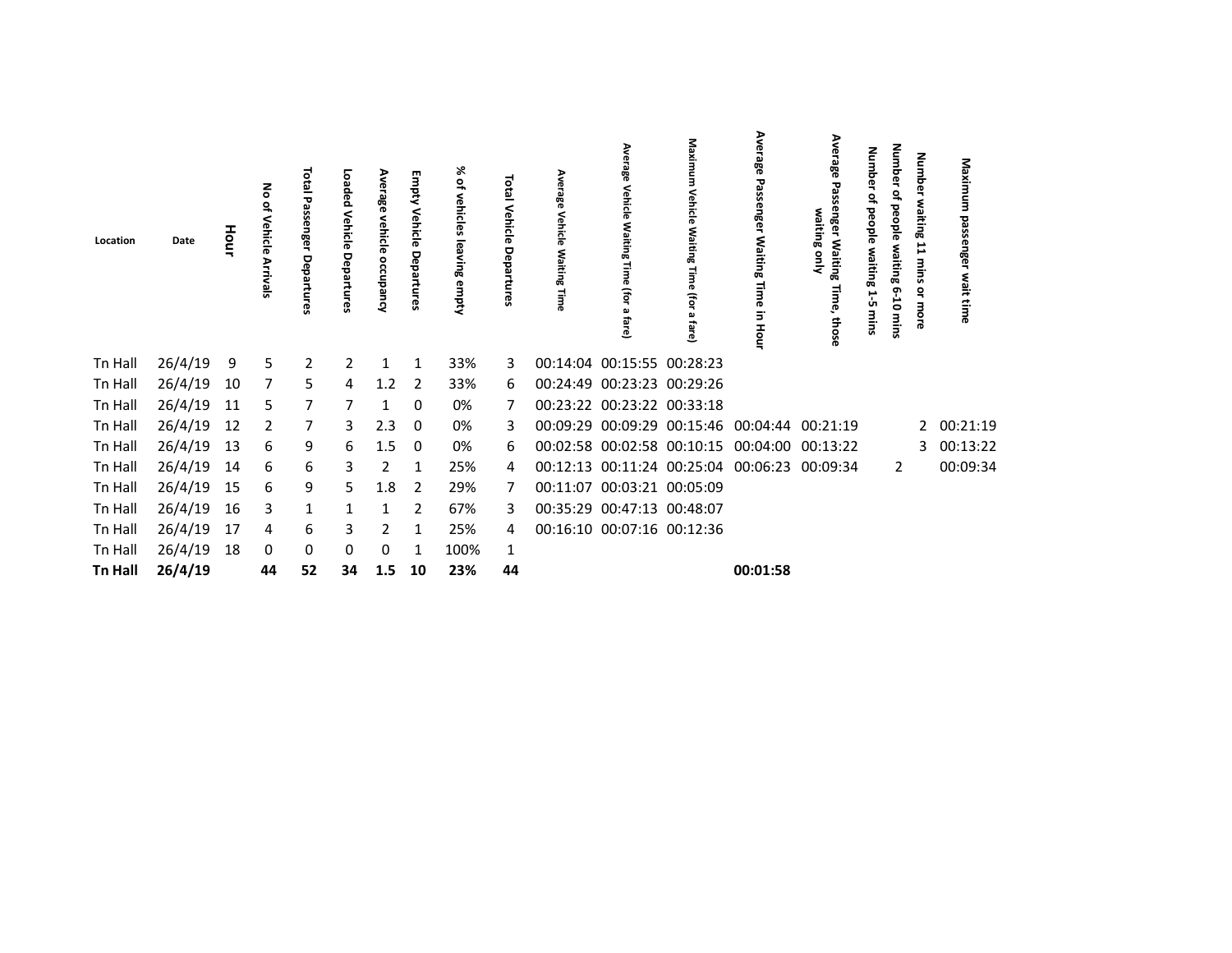| Location       | Date    | Hour | る<br>$\tilde{\sigma}$<br>Vehicle<br>Arriva | <b>Tota</b><br><b>ح</b><br>ន្ល<br>enger<br>Depa | Loaded<br>Vehicle<br>Departures | Ave<br>rage<br>ehicle<br>ccupa<br>흥 | Empty<br>Vehicle Departures | 没<br>읶<br>vehicles<br>leaving<br>empty | <b>Total</b><br>Vehicle<br>Departur<br>ၛၟ | Average<br>Vehicle<br>Waiting Time | Ave<br>ä<br><b>Vehicle Waiting</b><br>(for<br>fare) | Maximum<br>Vehicle<br>Waiting Time (for a<br>fare) | Average Passenger Waiting Time in Hour | Ave<br>န္က<br>enge<br>waiting only<br>r Waiting<br>Time, those | Numb<br>ዊ<br>ఇ<br>beople<br>waiting<br>15<br>mins | Number<br>₽<br>beople<br>waiting<br>$6 - 10$<br>mins | <b>Number</b><br>waiting<br>Ë<br>mins<br>$\vec{\mathsf{s}}$<br>more | Maximu<br>정<br>S<br>engel<br>wait time |  |
|----------------|---------|------|--------------------------------------------|-------------------------------------------------|---------------------------------|-------------------------------------|-----------------------------|----------------------------------------|-------------------------------------------|------------------------------------|-----------------------------------------------------|----------------------------------------------------|----------------------------------------|----------------------------------------------------------------|---------------------------------------------------|------------------------------------------------------|---------------------------------------------------------------------|----------------------------------------|--|
| Tn Hall        | 27/4/19 | 9    | $\mathbf{1}$                               | $\mathbf{1}$                                    | 1                               | 1                                   | 0                           | 0%                                     | 1                                         |                                    | 00:07:48 00:07:48 00:07:48                          |                                                    |                                        |                                                                |                                                   |                                                      |                                                                     |                                        |  |
| Tn Hall        | 27/4/19 | 10   | 4                                          | 6                                               | 4                               | 1.5                                 | 0                           | 0%                                     | 4                                         |                                    | 00:13:05 00:13:05 00:29:47                          |                                                    |                                        |                                                                |                                                   |                                                      |                                                                     |                                        |  |
| Tn Hall        | 27/4/19 | 11   | 5.                                         | $\mathbf{1}$                                    |                                 | 1                                   | 2                           | 67%                                    | 3                                         |                                    | 00:31:36 00:29:27 00:43:29                          |                                                    |                                        |                                                                |                                                   |                                                      |                                                                     |                                        |  |
| Tn Hall        | 27/4/19 | 12   | $\overline{2}$                             | 2                                               | 2                               | 1                                   | 0                           | 0%                                     | 2                                         |                                    | 00:41:16 00:48:55 00:48:55                          |                                                    |                                        |                                                                |                                                   |                                                      |                                                                     |                                        |  |
| Tn Hall        | 27/4/19 | 13   | 1                                          | 5                                               | 2                               | 2.5                                 | 1                           | 33%                                    | 3                                         |                                    | 00:02:25 00:02:25 00:02:25                          |                                                    |                                        |                                                                |                                                   |                                                      |                                                                     |                                        |  |
| Tn Hall        | 27/4/19 | 14   | 5                                          | 1                                               |                                 |                                     | 1                           | 50%                                    | 2                                         |                                    | 00:22:34 00:22:43 00:30:39                          |                                                    |                                        |                                                                |                                                   |                                                      |                                                                     |                                        |  |
| Tn Hall        | 27/4/19 | 15   | 5.                                         | 9                                               | 5                               | 1.8                                 | 1                           | 17%                                    | 6                                         |                                    | 00:23:11 00:23:34 00:43:17                          |                                                    |                                        |                                                                |                                                   |                                                      |                                                                     |                                        |  |
| Tn Hall        | 27/4/19 | 16   | 6                                          | 3                                               | 2                               | 1.5                                 | 3                           | 60%                                    | 5.                                        |                                    | 00:23:45 00:33:38 00:33:38                          |                                                    |                                        |                                                                |                                                   |                                                      |                                                                     |                                        |  |
| Tn Hall        | 27/4/19 | 17   | 1                                          | 3                                               | 2                               | 1.5                                 | 2                           | 50%                                    | 4                                         |                                    | 00:07:51 00:07:51 00:07:51                          |                                                    |                                        |                                                                |                                                   |                                                      |                                                                     |                                        |  |
| Tn Hall        | 27/4/19 | 18   | 0                                          | 0                                               | 0                               | 0                                   | 0                           | 0%                                     | 0                                         |                                    |                                                     |                                                    |                                        |                                                                |                                                   |                                                      |                                                                     |                                        |  |
| <b>Tn Hall</b> | 27/4/19 |      | 30                                         | 31                                              | 20                              | 1.6                                 | 10                          | 33%                                    | 30                                        |                                    |                                                     |                                                    | 00:00:00                               |                                                                |                                                   |                                                      |                                                                     |                                        |  |